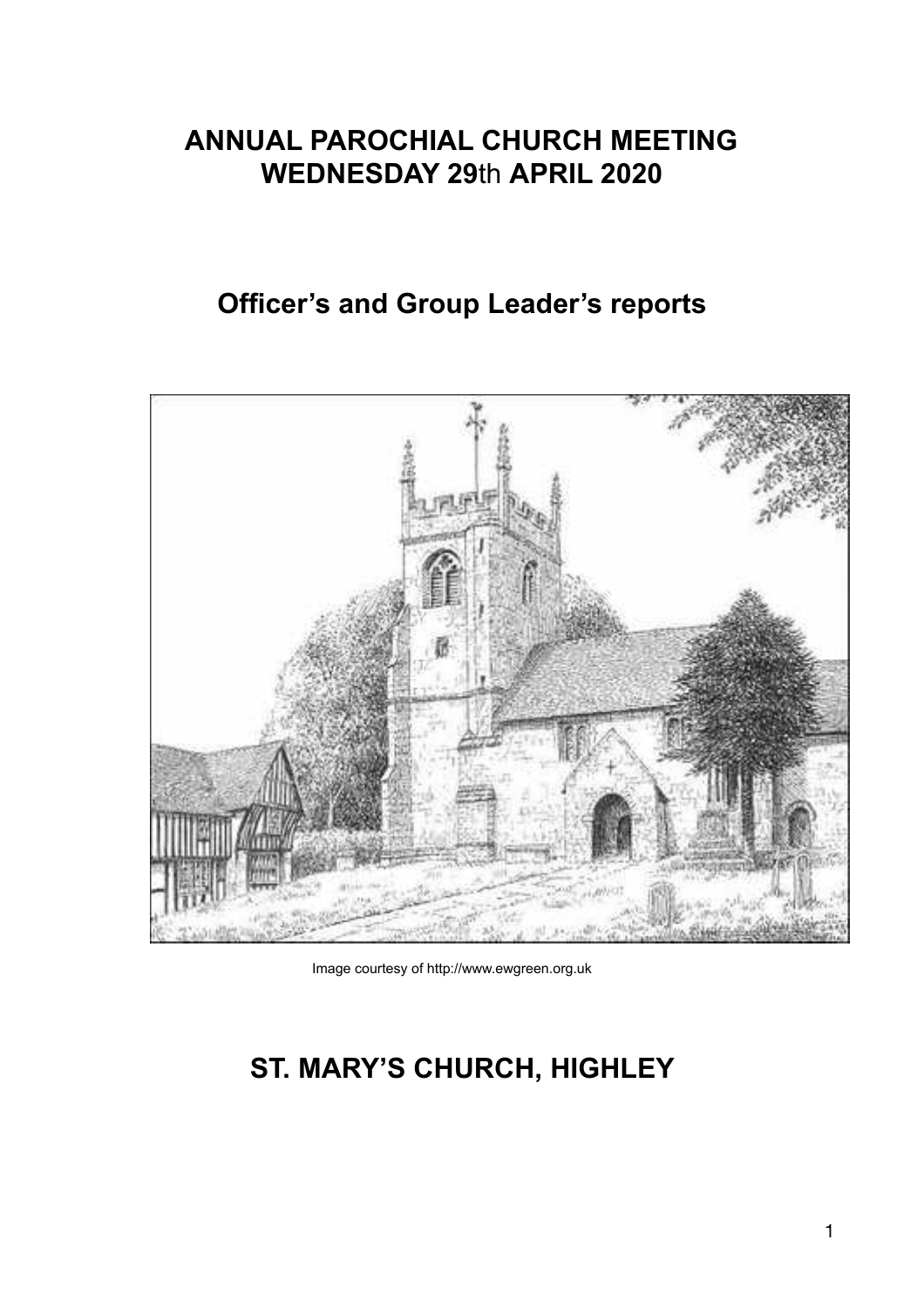# **CONTENTS**

| $3 - 7$   | ST MARY'S RECTOR'S REPORT               |
|-----------|-----------------------------------------|
| 8         | ST MARY'S CHURCH CURATE REPORT          |
| $8 - 9$   | ST MARY'S ASSOCIATE MINISTER'S REPORT   |
| 10        | <b>SECRETARY'S REPORT</b>               |
| $10 - 11$ | <b>CHURCH WARDEN'S REPORT</b>           |
| $11 - 12$ | <b>FABRIC REPORT</b>                    |
| $12 - 13$ | <b>RESTORATION GROUP REPORT</b>         |
| 13        | <b>ALLSORTS REPORT</b>                  |
| 14        | WEDNESDAY MORING HOLY HABITS HOME GROUP |
| $14 - 15$ | <b>CHARITY SHOP REPORT</b>              |
| 15        | <b>CATALYST REPORT</b>                  |
| 16        | THE FRIDAY EVENT REPORT                 |
| 17        | <b>CHILDREN'S WORK REPORT</b>           |
| 17        | <b>MESSY CHURCH REPORT</b>              |
| 18        | <b>OPEN THE BOOK REPORT</b>             |
| 18        | PASTORAL CARE AND SAFEGUARDING REPORT   |
| 19        | <b>COFFEE MORNING REPORT</b>            |
| 19        | <b>DEANERY SYNOD REPORT</b>             |
| 19-21     | <b>TREASURER'S REPORT</b>               |
| 21        | ELECTORAL ROLL REPORT                   |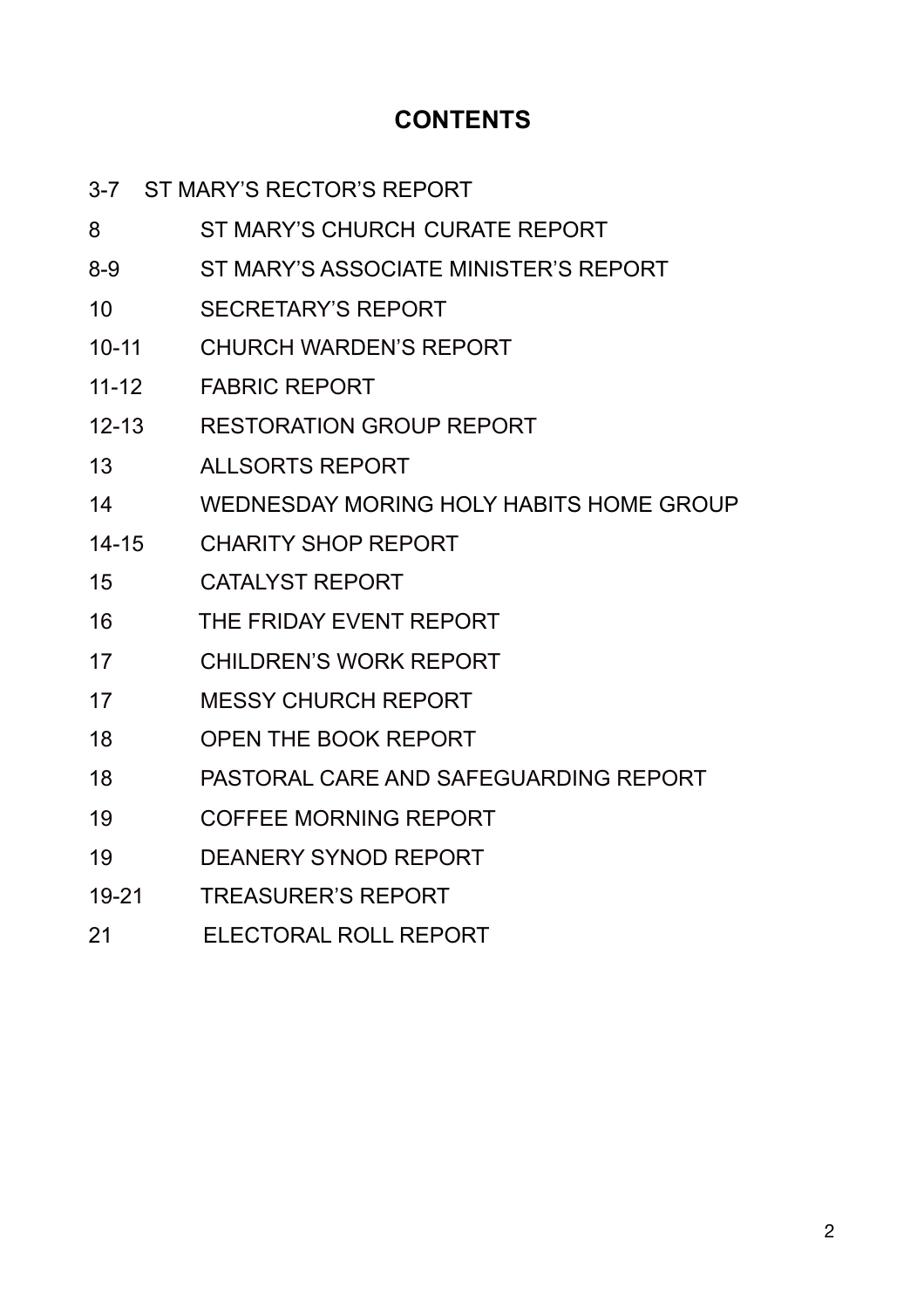#### **St. Mary's Highley Rector's Report 2019**

*'Since we are surrounded by such a great cloud of witnesses, let us throw off everything that hinders and the sin that so easily entangles. And let us run with perseverance the race marked out for us, fixing our eyes on Jesus, the pioneer and perfecter of faith.'*  **Hebrews 12:1** 

Last year I drew my report to a close using the analogy of the Captain of a ship steering the correct course by turning the wheel to move the ship in the right direction. It takes some time for that change to take effect. So, what signs can we see from the last year that will help us to steer into the way of God for our times, even if that means into a headwind?

#### **Gatherings**

There is no doubt that we have two very different congregations in Highley, one that is fairly traditional and comprising in the main, older people and meeting in the parish church of St. Mary. The other using more contemporary forms of worship, currently meeting at the Severn Centre. However, somewhere in between are meeting places that connect across these gatherings and act as a kind of bridge: Home Groups, Messy Church, the Charity Shop, Friday Event and our 1st Sunday services reflecting, in the main, the worship of the place in which that congregation normally meets. Finally there are the larger gatherings where we can come together with the whole people of God in our fifth Sunday benefice services. Beyond that are the diocesan gatherings for celebrations like Maundy Thursday and farewells or welcomes to our bishops.

What are we to make of this – where are you in it? I have the care of souls in all five of our gathering places, but most of us really only focus on the one or two that seem most relevant to us and our children and where we feel comfortable with people we know and may have grown up with. Often when we meet or look at social media we only catch a glimpse of the wider world and feed on our personal preferences; it's much harder and a big step of faith to embrace the bigger picture and celebrate what it really means to support each other and worship and celebrate what we have together in God: '…so in Christ we, though many, form one body, and each member belongs to all the others' (Romans 12:5). Somehow we need to own our responsibility to each other before God in love and grace and one Sunday a month we shouldn't find that impossible, giving way to our fellow Christians.

One way we have found to develop this is through the Holy Habits series of studies, begun in 2018. There are now three home groups dedicated to the study of Acts 2:45-47, that characterised the early church and now inspires our own response as the body of Christ across that bridge. These are ably led by Mervyn Smith, Val Smith and David Poyner. You will find some interesting reading from the group pages later in this report. We have also been blessed through this when eating together, originally every Sunday, mainly for families, but wanting to increase the attendance for us all as a mark of unity. For most of the year this has taken place on 4th Sundays, but considering 1st Sundays, extending our Church Together times. Please consider making this a priority going forward as it's great to share fellowship over food (when we are once more able to do so safely).

One of the positive developments over 2019 has been a closer working relationship between those of our PCCs across the benefice. We are consolidating with a joint meeting together in Spring and Autumn and this brings 30-40 people together with subjects of common interest at the heart of our evening. In November 2019 we invited Chrissie Pepler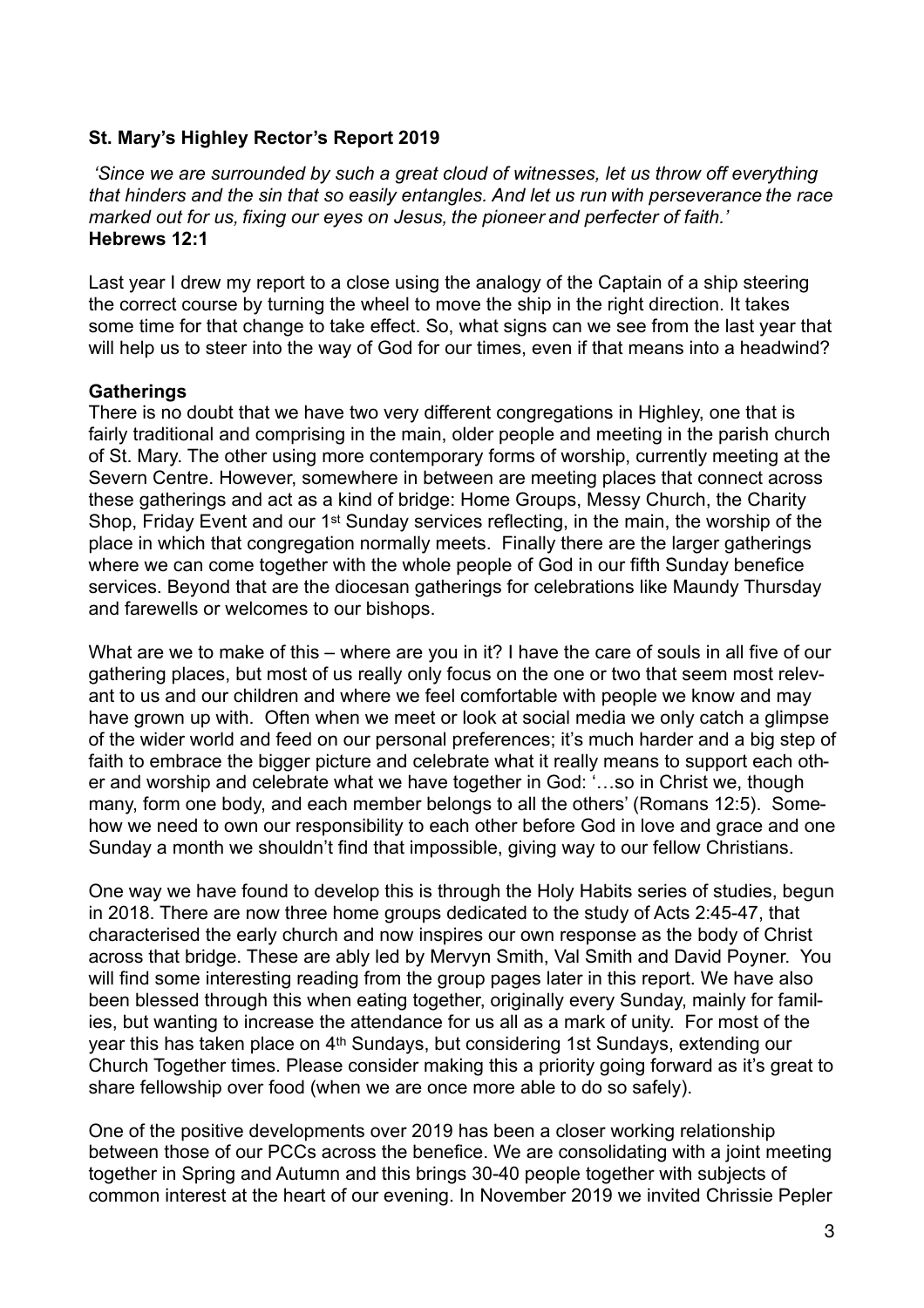from the Diocese who talked to us about Eco-Church, a theme that has been prevalent during much of the year. Alastair MacNaughton has become our lead on this. We also welcomed Dave Lewis who spoke about church security after some items, along with a tank full of oil, had been stolen from Billingsley Church.

#### **Buildings**

Another aspect to this apparent diversity rests in the responsibility we have for our buildings, the PCC as trustees and especially the Rector and Wardens (see their report). At last, in September, the work of restoring St. Mary's began and this meant the closure of the building and greater use of the Hall for a period of nearly three months with all that entailed. By the end of the year much of the floor had been replaced, we had new chairs to replace pews at the back and are in the process of developing a new audio-visual system. In addition we now have a functioning heating system (late December). As you will see, this was by no means plain sailing, but we recognise the generosity of many of our people in making this work possible.

Following on from Delphine Brown's generous bequest, we have also been considering how we might develop a Garden of Remembrance in her memory, as suggested by Keith Smith. Roy Adlington has been spearheading the initiative, having invited several landscape gardeners to develop plans for us.

Whilst we're on the subject, discussions with the Council continue as to the future of burials in Highley after the churchyard is full. We estimate around 70 plots are still available, but we can't wait until they are all used before we make decisions. Buying a contiguous piece of land next to the current churchyard may sound sensible, but in fact would make the area even bigger and it is also unlikely that the Council would pay the amount being asked by the owner.

Sadly we continued, periodically during the year, to field complaints about the mess made by dogs in the churchyard. The PCC has been meeting (early 2020) to consider the best way forward and reiterate our desire for access for all, but under stricter notice that anyone found abusing these rights could face a large fine.

The Parish Hall needs extensive work on it and our wardens, with others, have been making some headway on identifying the structural challenges along with a report put together by Tom King. The good news is that regular bookings have risen considerably and this has become a useful flow of income, but has also meant updating our hirer information and ensuring best practice with regard to Health & Safety with the help of Richard Thomas.

Finally on buildings and land, we are continuing to research the sale of the land called The Triangle and currently standing as an empty field, following the PCC decision to sell it. With charity status we are obliged to obtain the best price for it and it appears this comes with the development of affordable homes. We hope to have Planning consent for this during 2020 and the plot does have the benefit of being on the edge of the village with relatively easy access.

So, you will have seen already that this has been a year of transition and change on a large scale. We couldn't have managed this without the commitment and energy of our churchwarden, David Rayner, and now, of course, Roy who responded to my appeal in last year's report to became our new churchwarden, at last year's APCM.

So, what of the output of God's love through us, in the community?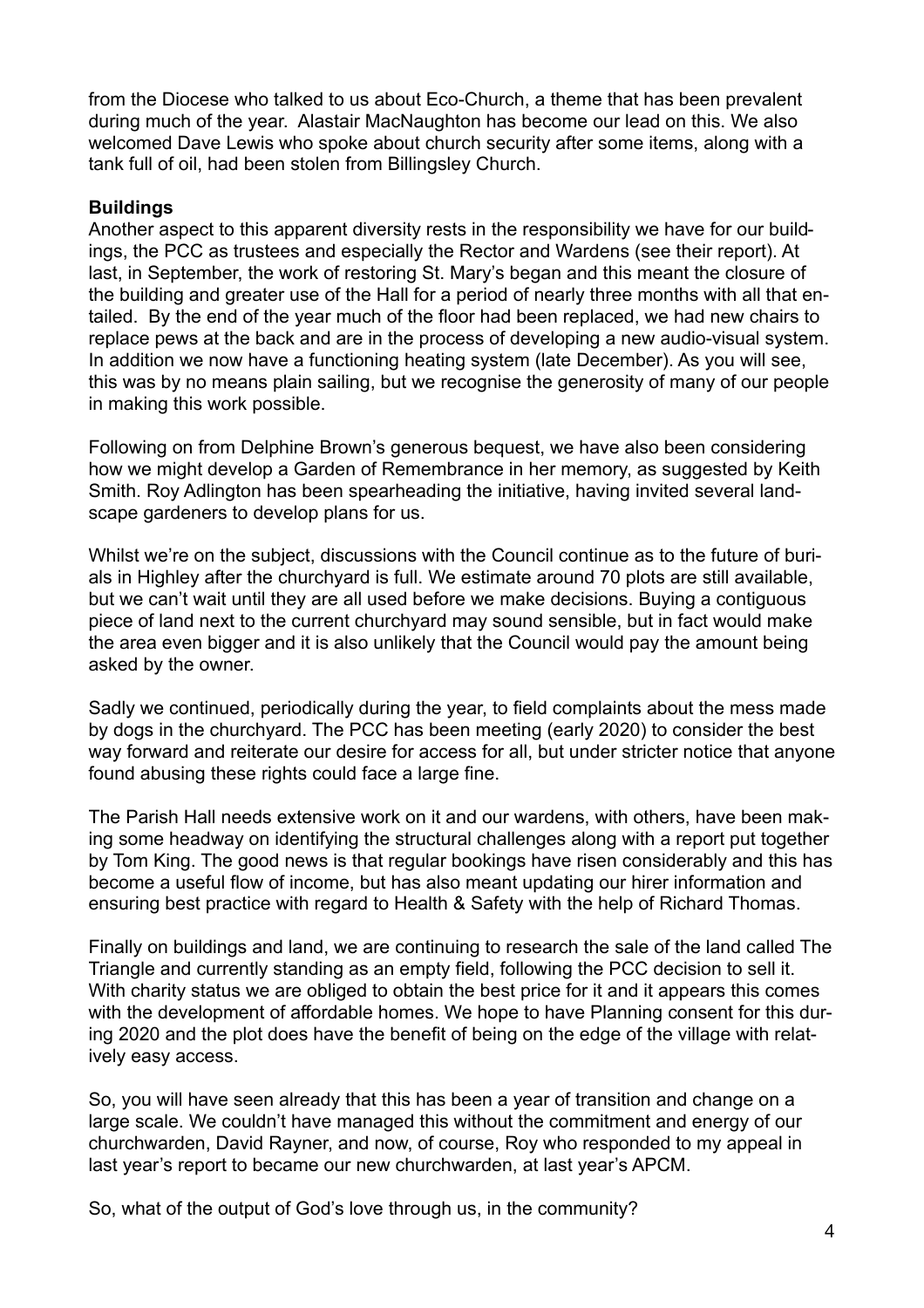The Charity Shop has continued to serve the people of Highley, but in the summer we were made aware that the property had been sold by Bob Cowley to Perry & Philips Funeral Directors, who want to set up a new base in Highley. After some discussion they generously offered to include the shop in their development plans and, although the footprint will be smaller by some 15sq.mtrs, it will mean that we can continue to serve people locally once it is up and running, sometime, we hope in 2020 (but as this goes to press we live in uncertain times).

Apart from the stalled work of the shop and the increased use of the hall, baptisms, weddings and funerals have been an important part of our church's life which we often overlook in reports like this. During 2019 there were 23 baptisms, 13 of which were for Highley. I say 'were for Highley', as the closure in the autumn meant that occasional offices were transferred to Chelmarsh for which we are most grateful to Derek Arnold and folk there for making us welcome, especially for the flurry of funerals of which there were 23 held at St. Mary's and 8 weddings in the benefice, mainly Highley. Think of all the people we touch when by God's grace your Staff team are involved in these life events. People remember their brush with God during a service – please pray for us and them when you see a request on the notice sheet – you are the spiritual bridge for more than those you already know.

Messy Church continues to bless many people outside our Sunday church gatherings, drawing families in with a rich array of crafts and food together (see report). Friday Event Committee has a new Chair, Rachel Williams, ably supported by Lisa and Mary H. That, too, has gone from strength-to-strength this year with an average attendance around 30 (see report). We are looking at ways to strengthen the ties between church and young people, so watch this space. Another form of reaching out to the wider community is through the Forum. A regular print run of 350 copies enables them to go into homes throughout the benefice informing people of a wide variety of events both within and outside our churches.

Then there is the Pastoral Care Group, meeting regularly to discern the needs of our people and, sometimes beyond our church family. During the year we split the Electoral Roll into manageable collections of people we each knew best so as to pray for and support them (see report). We've been involved with people in their struggles and sometimes in their passing, recalling our ministry to Pat Janes for instance, as well as hers to us – she is missed.

Other assistance continues in the community by way of the Food Bank for which Stewart & Shirley Page, sometimes with the help of Roy, take the items left in church or Severn Centre into the store in Bridgnorth each week. Stewart and Shirley have a good network here in the community having been working with the Food Bank in Bridgnorth for some time and knowing more about the points of need in Highley.

Also a mention must be made of the Coffee Mornings which continue despite some being no longer able to attend, whilst others, like Dot, find this one of the moments of their week as it comes at a time she can manage with the help of Roy, Yvonne or Thelma, with transport. Moira and I have found it a pleasure to host these periodically and thanks must go to Yvonne for consistently ensuring they happen.

In addition, of course, the Catalyst Men's breakfast provides a monthly escape in the Church Hall and attracts a good number of the church's men to a cooked breakfast, thanks to Gay & Shirley with Stewart setting up and compering.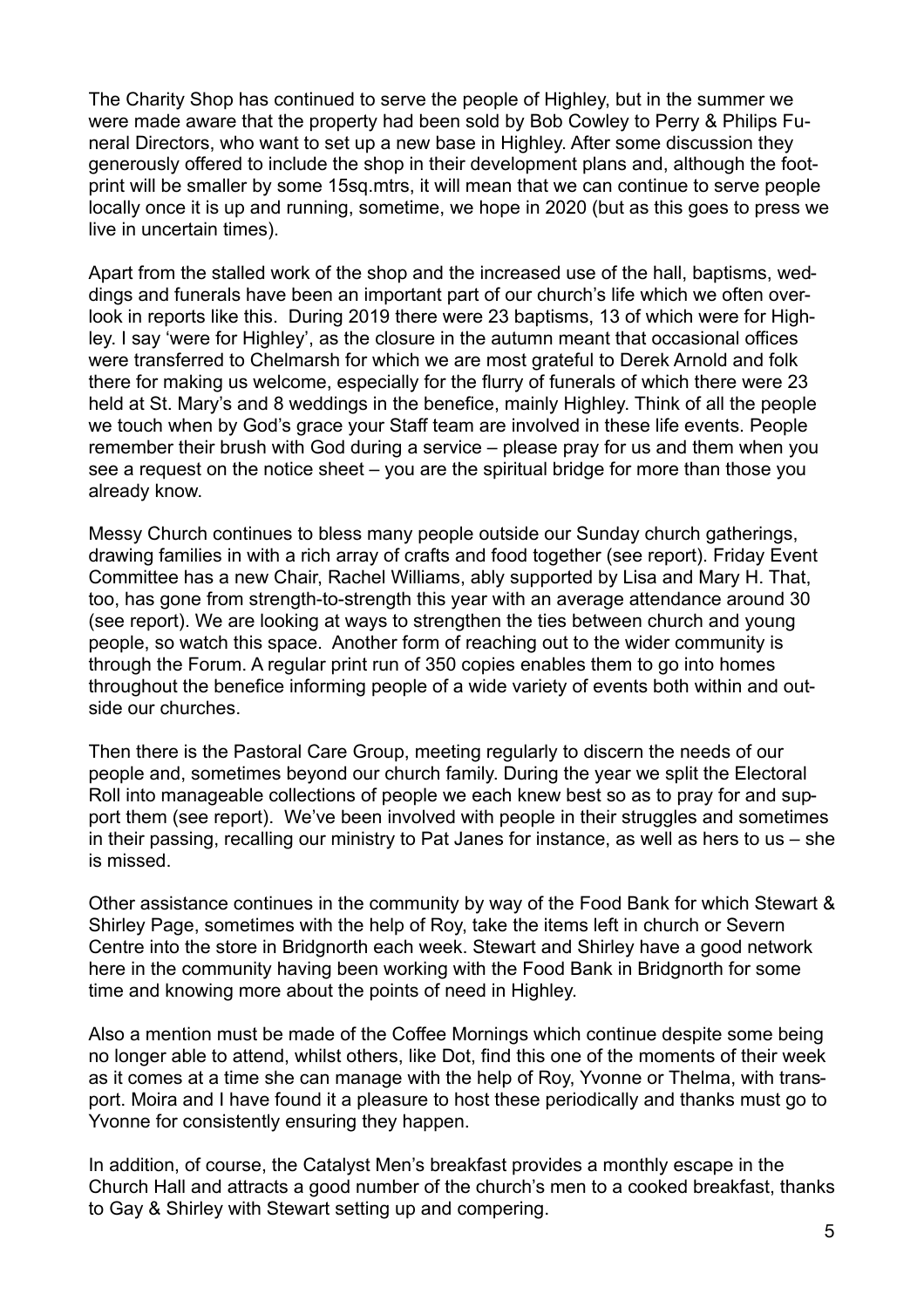The Church, as we recognise from Romans 12:5 and from the crowd of witnesses in Hebrews 12:1f is about people and their relationship with God as we attempt to: '…continue to work out (y)our salvation with fear and trembling, for it is God who works in you to will and to act in order to fulfil his good purpose.' (Philippians 2:12, 13.)

#### **The Body of Christ**

So, it is the people of the church who can be the most amazing blessing to us. But when things don't work out these can also be the most difficult times for the church and especially for those with responsibility for the whole body under Christ. So it was that our curate, Tom, so full of promise, decided that he didn't want to remain in Highley under my authority as his training incumbent. The relationship between us became conflicted during Holy Week last year. Unfortunately Tom had not felt able to talk to me or those of the support team in the diocese before this came to a head, along with other things, which led to Bishop Richard being reluctant to authorise his ordination to the priesthood. Tom wanted a style of ministry and pastoral care from me that I was unable to give, with already a ministry team to support, major changes and challenges in one of the other churches and another curate to train. But there was also an unhelpful clash of temperaments developing. After a lot of meetings with Tom and with the diocesan ministry team and Bishops Richard and Alistair, it felt right to let him develop the latter part of his curacy in Bridgnorth where the larger team had more opportunities to support his ministry as well as his PhD studies which were by then taking up two days of the week. The farewell took place in December 2019 with a lunch overseen by Val Smith. Notwithstanding the difficulties, Tom was in many ways an asset during his time with us, especially with ministry to some of our families and children's leaders and we wish him, Vikki and family well as they physically move back into Bridgnorth, sometime, we expect, in 2020.

It is rare that retired clergy move into our patch, but one such did so at the end of 2018 and Canon Rose Lawley has been a great addition to the strength of our team, especially now in the light of Tom's departure. Rose, retired Team Rector in Kidderminster, has been taking services around our patch and led our Good Friday meditation last year. She is also helping in mid-week Communions. We're so grateful that she and John have come into the village.

David Poyner and I have a good relationship; one in which we both benefit from each other. David is keen and his involvement in the world of tertiary Education leaves him well placed to communicate with his extensive knowledge of science, history and faith, in a very down-to-earth style in his preaching. He is developing his pastoral care and nurture when able, leading a home group, but primarily in Billingsley, encouraging those on the edge of church life to look a little closer. He will soon be completing his second year since ordination.

Val and Keith continue to provide invaluable insight into the church here from the past as it informs the present. Val leads the Wednesday morning home group, offering pastoral care and taking services on a Sunday here twice a month as well as helping others in the deanery when available. Keith continues to assist the Hereford Diocesan Readers Association at their meetings. Both are also often called upon to take occasional offices and have struck up good contacts over the years in the village.

This year Mary Nelson answered God's call on her to ministry through USPG at Msalato Theological College near Dodoma in Tanzania. Later in the year she was discerned to have a calling to ordination and the bishop wasted no time in doing the deed in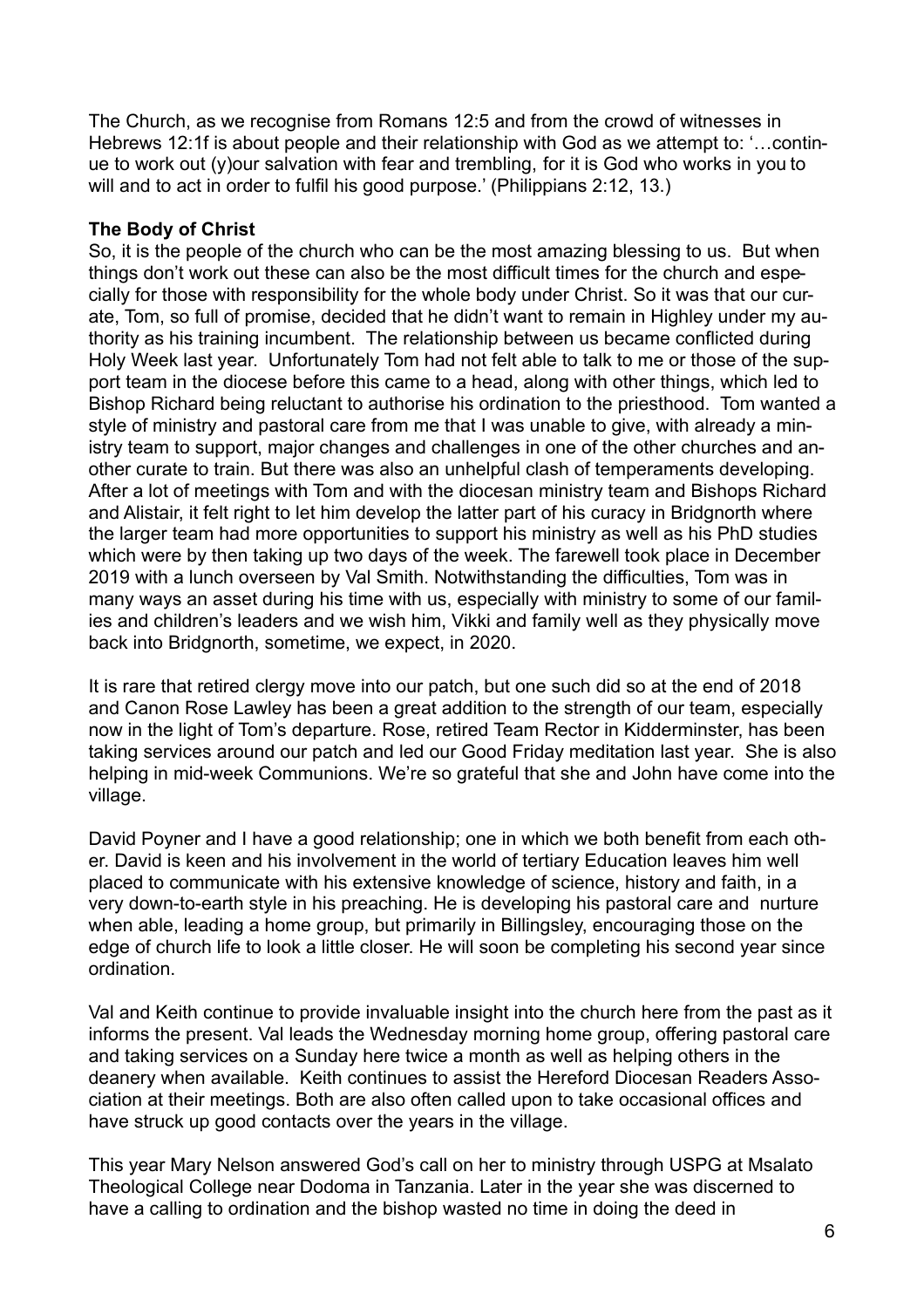November. It was all something of a surprise for us in its suddenness (when you consider how long the process takes over here), but we can recognise that discernment and celebrate it.

Liz Smith continues to serve us as well in reader ministry and there is a depth of spiritual wisdom carried in her talks. Mary Rayner is limiting her service-taking role to once a month as she continues to find ways to sharpen accounting procedures and develop a proper budget for our work as a church going forward. What a difference this makes, though it comes at the price of the restrictions it places on her calling to minister to others. We are most grateful for her time, commitment and energy.

Finally, it is good to see further developments in the worship team. Angie Forster has been testing her vocation to ordained ministry through meetings with Neil Patterson, the Diocesan Vocations Officer, and growing her experience of ministry around the benefice. In January 2020 she was to take up a placement until Easter with Matthew Stafford in Much Wenlock. Whilst Mark Williams has been recovering from cancer, his ministry has largely been put on hold, but he and Amy are now in a much better situation (praise God) as we end the year. We are looking to give some consistency to the 10am services (currently at the Severn Centre) as we look to the future.

There are so many people who make up the body in this place and I can't thank them all individually for their service within the confines of a report which may already be too long! It is often the small acts of kindness to each other and to those around us, our neighbours, through which God speaks. Some things like cleaning the church and the provision and display of altar flowers (thanks especially to Gay, Jackie and Bev) have been on hold during the restoration and in the current situation, Spring 2020, we are not at all sure when we can return.

So, what can we see from all this that inspires us to move forward in our ministry? To my mind the ship is heading in roughly the right direction, though in all truth we are losing people due for some to disaffection and others to the ageing process. These are big factors statistically and in terms of people's lives. However, things are not static and though we sometimes grumble, we need to consider effective ways forward. In most areas of our corporate life we are consistently listening, learning and acting as a result as in Holy Habits related initiatives. The challenge Bishop Alistair gave me when I came was to develop a sense of unity and consistency after a rather distressing time for the body. This I have sought to do, not without some obstacles, in order that in due course, someone else can steer the ship into more adventurous journeys across the sea. I have tried to be faithful in that.

My sense, announced by Stewart Page in his excellent work keeping the web site up-todate, is that we 'live as community'. We might enhance that to inspire us towards: 'Unity to Serve the Community'. Jesus came amongst us as one who serves and the Church began through the mighty power of the Holy Spirit giving unity of purpose that overcame the triphazards on the way; that is the mind-set we also ought to have, strengthened by worship and love of God.

Be in no doubt that we are very much still in business and a not insignificant voice in this community, thanks be to God.

Yours in Christ,

#### **Mike**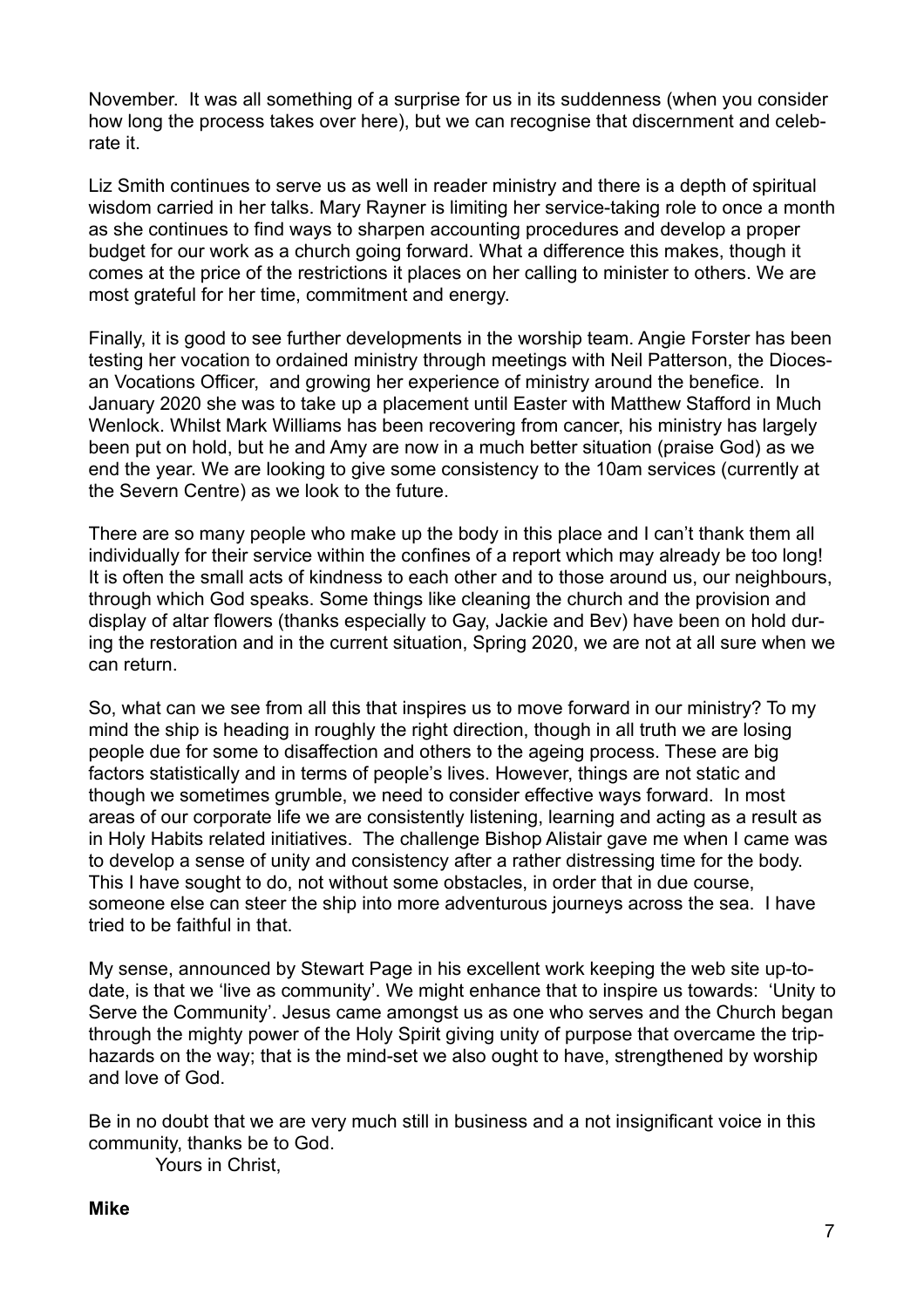# **CURATE'S REPORT 2019**

Over the last 12 months my main activity in Highley has centred on running a home group; see report already submitted under that section. Beyond that, I continue to conduct Sunday services according to the rota. A new challenge for me has been doing communion; I am still working through the various options for the Eucharistic Prayer. Ministry continues to be rewarding.

# **David Poyner**

# **Associate Minister's Report for APCM 2019**

With annual events, it's hard to remember back 12 months to what was said at a meeting. Sometimes I can't even remember what I did and said the day before!

This time last year, I encouraged you all to spend some time with God, trying to discern the following:

· What is God asking of me /us as a church? Do I/we need to change and if so, how?

· What gifts/skills has he given me that I can use?

· What is God saying to me/us to do or be in this moment, today?

These are not one-off questions; I think we should be embedding them into our daily lives. We are more effective when we understand ourselves and what we believe God is calling us to do. He has a purpose for each one of us, as individuals and as His people collectively.

When I baptise (mostly) children, I emphasise that they are joining a world-wide family; God's family. Our journey of faith involves relationships – with our local church and congregations, the other churches in our Benefice, churches in our Deanery, the Diocese, the 42 Dioceses of the National Church and all the other Anglican Dioceses across the world. And that's not including all our Christian friends and acquaintances from other denominations and free churches. God's family is vast and we need each other for encouragement and support as well as just enjoying sharing our faith and being together.

One of my favourite films is 'About a Boy' in which the young protagonist, who, in a reversal of roles, is desperately trying to support his mother who suffers from depression, says,

' Suddenly I realised – two people isn't enough. You need backup. If there are only two people, and someone drops off the edge, then you're on your own. Two isn't a large enough number. '

As John Donne wrote, 'No man is an island'. We all need each other and are a part of something bigger and greater. It's very easy for us to get so bogged down with what is going on locally, that we can't see the wood for the trees. God calls each of us to look beyond our own perceived desires and reach out to those who are beyond the boundaries of our close family and friendships.

I have been privileged to spend time this year beyond our parish boundaries when I was asked to oversee the Brown Clee Group of Parishes during the summer. This resulted in growing new friendships and relationships, at the same time as helping out a colleague. I see this 'cross benefice' working as happening more and more in the future. God doesn't call us to be static and insular. We are all children of the same Heavenly Father, with a huge extended family to meet and enjoy.

Sadly, sometimes people are in our midst for only a short time and it is with great sadness that we said 'goodbye' to Rev'd Tom King and his family in December. Tom brought many gifts to us and he and his family are greatly missed, but our loss is Bridgnorth's gain. We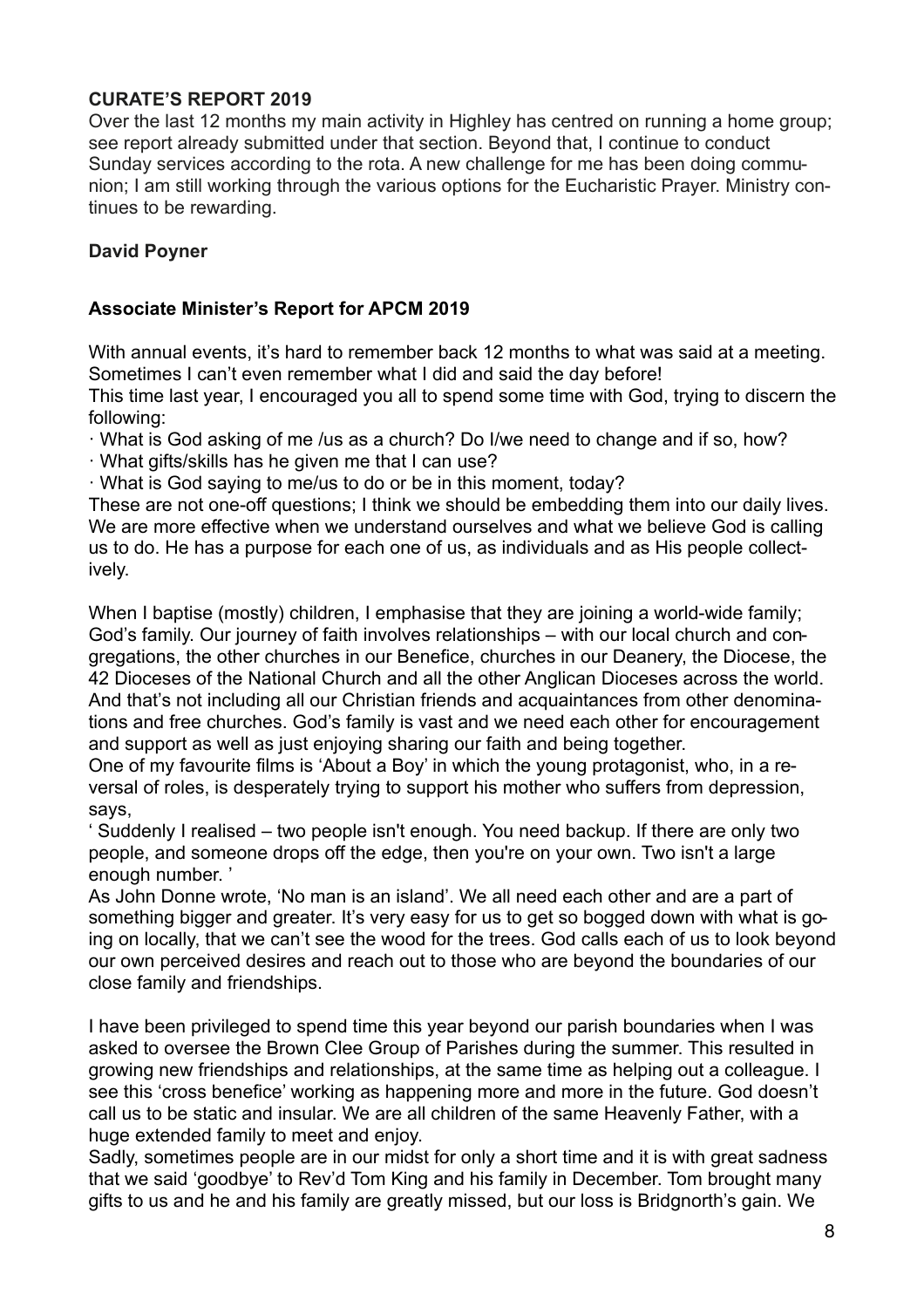hope that he and the family will be very happy as he finishes his curacy as part of the Bridgnorth Team Ministry.

On a happier note, I have been encouraged by the 'fruit' emerging as a result of the Holy Habits material that we are using as a church, to remind ourselves of the breath and depth of discipleship. Becoming a Christian, being baptised or confirmed, are just initial steps along our journey of faith. It's not the end point, it's just the beginning. We need to grow and mature and multiply.

Over this year we have covered Biblical Teaching, Fellowship, Breaking Bread and Serving. Home groups are once again thriving. I believe it has given us all a hunger to spend more time with God, more time together and, also, to live out our faith in a more purposeful way. We have seen a renewed interest in helping the Foodbank and considering ways in which we can be of service to the community.

My challenge to us all for the coming year is to look beyond ourselves and our own likes and dislikes, to seek out the bigger picture, a glimpse of God's bigger plan, so that we can play the part he has designed for us, as individuals and as a church. We will only know what that is, if we ask.

We often hear quoted the words from Jeremiah 29:14 as an encouragement, particularly in times of difficulty.

'For I know the plans I have for you,' declares the Lord, 'plans to prosper you and not to harm you; plans to give you hope and a future.'

I would encourage everyone to read on and take on board the words which follow.

'Then you will call upon me and come and pray to me and I will listen to you. You will seek me and find me, when you seek me with all of your heart.' (my emphasis)

Many of us find inspiration from music, and the words of a song from the 1980s by Mark Altrogge resonate with those verses.

I want to serve the purpose of God, in my generation

I want to serve the purpose of God, while I am alive

I want to give my life, to something that will last forever,

O I delight, I delight, to do your will.

#### **Chorus**

What is on your heart, show me what to do Let me know your will and I will follow you What is on your heart, show me what to do, Let me know your will and I will follow you

Those words echo my heart and I pray that they will echo yours too.

**Rev'd Val Smith March 2020**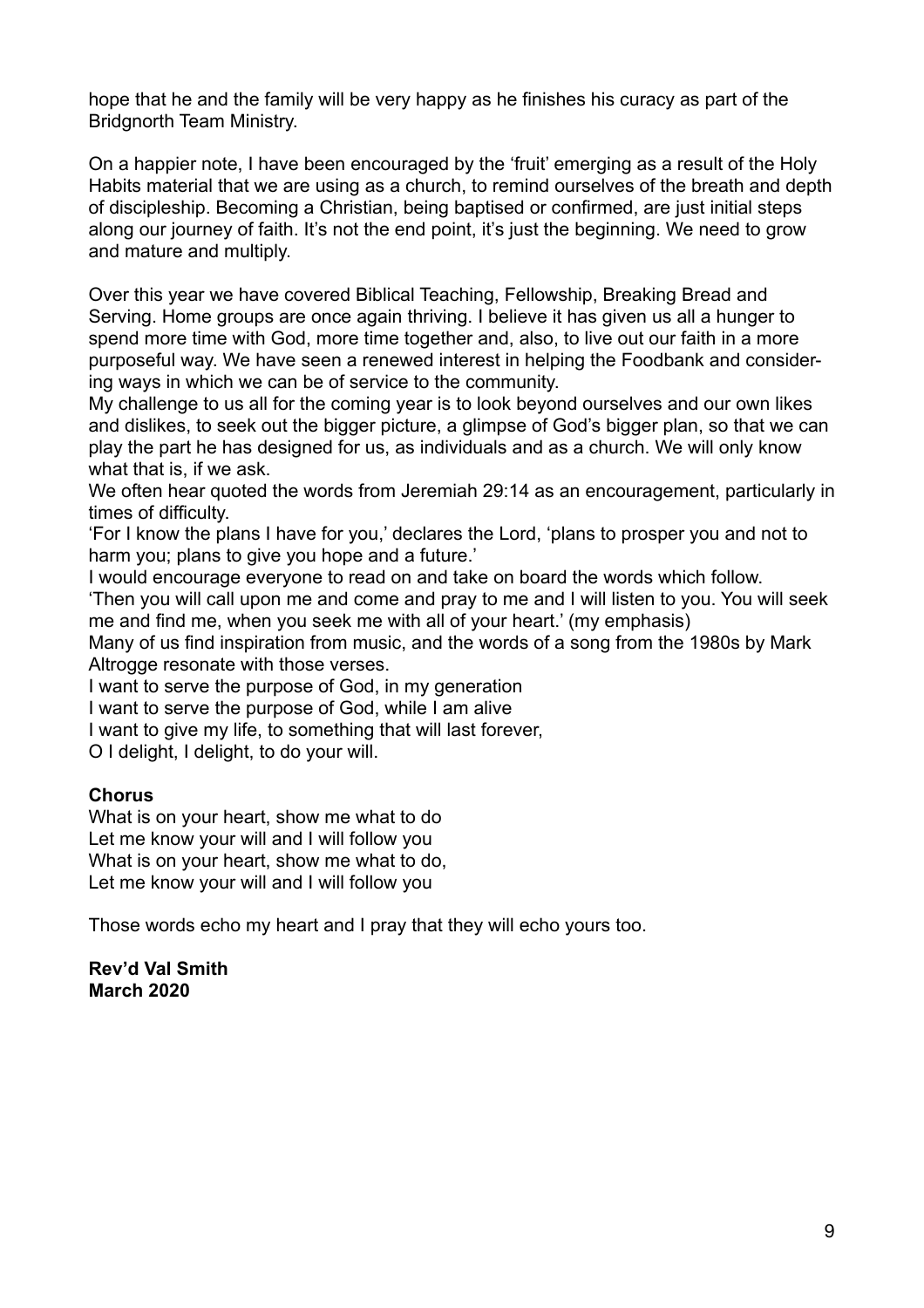# **ST MARY'S SECRETARY REPORT 2019**

Over the last year we have seen God's provision for us with the start of the building work, our new church warden Roy Addlington, who has been a welcome addition, the generous bequest by Delphine Brown and plans for a garden of remembrance. There have been encouraging numbers attending Messy church and also an increased use of the Parish hall. There have been concerns over future finances and a possible shortfall, but I feel, especially in our current situation, that we all need to look up to God to find the solutions. The words in 'Look up Child' by Lauren Daigle resonate with this and couldn't be more relevant at this time. Have a listen!

I am now stepping down as the PCC secretary for St Mary's, to be succeeded by Canon Rose Lawley. Being on the PCC has given me an experience of the church family that I had not yet seen. I would encourage anyone who feels that God has put something on their heart for the church, to become involved. The PCC is the powerhouse for change and new ideas and needs a representation of the whole church family of St Mary's. I hope to put my energies into building on relationships in the community with my Pilates and health promotion skills which I believe I am far more gifted at than my secretarial skills!

## **Jane Macnaughton**

# **CHURCH WARDEN'S REPORT 2019**

We continue to be surprised at the number of rotas there are that keep things working; many thanks to those drawing up the rotas and those serving on them. Without you very little could happen. But this is only part of our amazingly complex organisation that includes music, children's activities, setting up for and running services, home group leaders, and the organisers, helpers and donors at the various events, shared meals and many others. At the same time we remain concerned at the workload on the clergy team and on the Wardens that could be shared if more people were willing to volunteer and commit to doing things. The need for a second churchwarden was answered by Roy's willingness to take up the role; but we remain in need of a hall management group to look after the hall, to manage bookings and maintenance and to report to the PCC. With two curates to look after for much of the year the load on Mike has increased rather than decreased. Please think and pray about whether there are areas that you could take on; whether you have any knowledge that is not being used etc. and talk to Mike, Roy or David.

Particular thanks to the group of folk who turned up to help clear the church for its internal works, and to those that helped put things back into the building when services restarted. We would also like to thank those who helped in the shop, this provided an important resource and form of outreach in the village until its closure; we hope it can reopen in its new location during 2020. We also thank those who provide outreach through the pastoral care team and in other ways.

The joint Severn Centre/St Mary's series over the summer school holidays was very well received, and gave an opportunity for the two congregations to worship together. We feel the first Sunday of the month joint "best of both" service whilst reasonably received has yet to develop a real character of its own. We feel this transformation should be a focus in 2020 and deliver a different way to joyously worship the Lord.

We are at last making good progress on restoration matters, please see the separate report.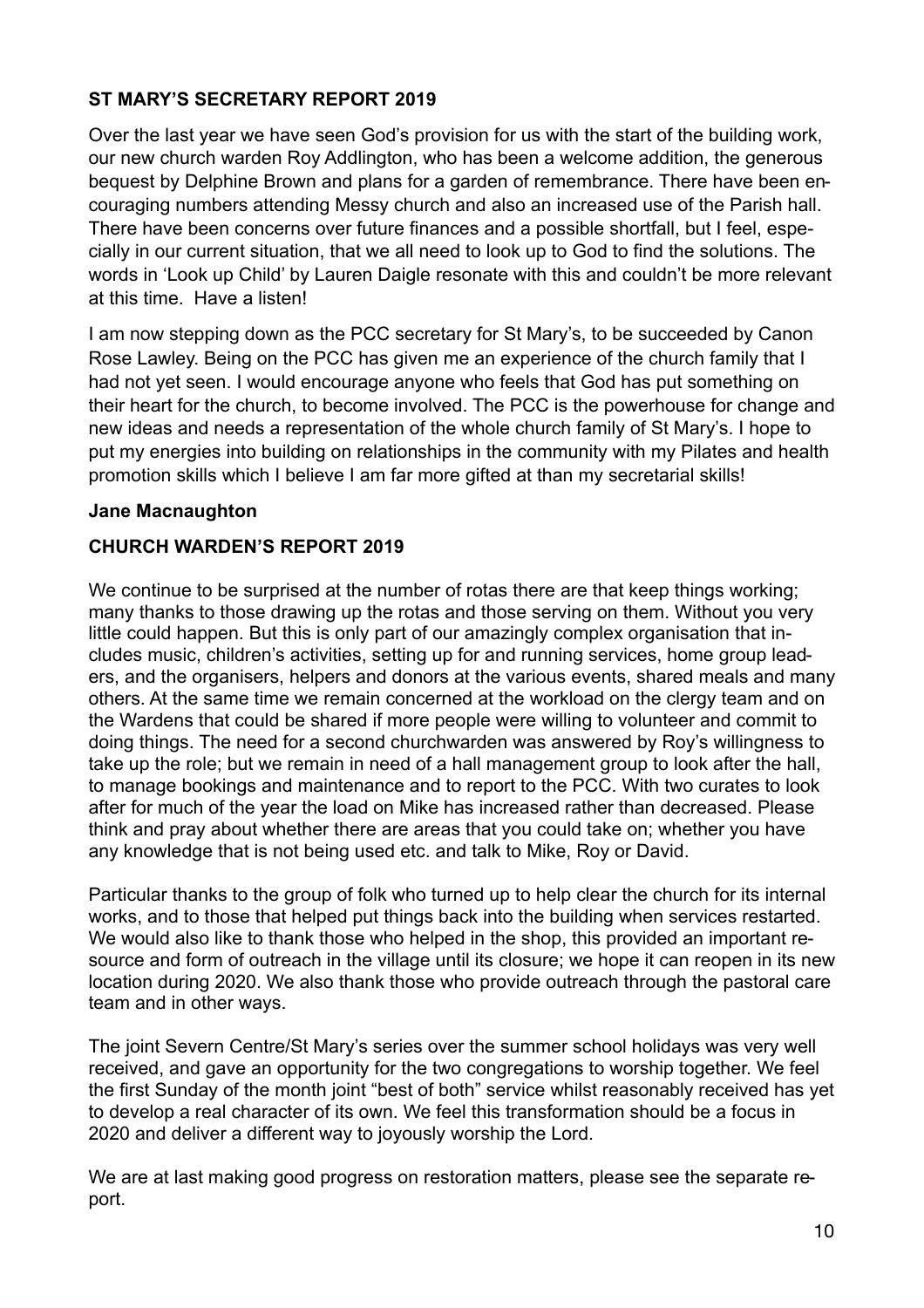On financial matters as Churchwardens we remain concerned that we spent in the order of £2500 more than the donations and other income received in year 2019, and that this is very close to the deficit budget set at the start of the year. What is more we are concerned that the budget agreed by the PCC for 2020 has a deficit of some £6000, and this of course cannot take into account any cost increases due to Brexit or the adverse effects of the Coronavirus situation. The PCC had been tasked to produce ideas for fundraising throughout the year, but this is clearly on hold. The issue is one that everyone attending or using the church needs to address by reassessing their own giving and by supporting events when some level of normality returns. Whilst we have limited reserves, they are already below the suggested 3 months level this shortfall will severely eat into this and may leave us vulnerable in future years. As Churchwardens we feel that current PCC members will be negligent if they leave this problem for future PCC members to resolve. To stop the downward spiral will be difficult, and then to replace the loss of funds used during 2019 & 2020 will require an even greater sacrifice affecting our ability to support good causes from 2021.

# **David Rayner and Roy Adlington, Churchwardens March 2020**

## **FABRIC REPORT 2019**

There were no changes to the fabric of the building until 9 September when the contractors started the work on the interior of the church. A working party cleared the building over the weekend of the 7th and 8th and a last service was held in the building on the 8th before work started. Initial clearance of the pews and floor was amazingly rapid but we found that in many areas the rot in the old floor was much worse than expected. It is lucky that someone had not gone through, or the pulpit collapsed through the floor.

In parallel with this work started in July to get the gas supply installed. Cadent the regional gas installer sat on the request for 3 months and did nothing. Their complaints team then told us about GIRS, a scheme that allows others to install supplies. After seeking tenders Adroit Utilities went out of their way to get the pipe installed before Christmas. Again we were let down by the utility providers who install the meter who took from early November to the end of January to fit a meter. After all this delay the heating system was finally commissioned on 5 Feb.

The delays to the gas supply meant that we had to continue to use the portable radiant heaters together with a gas space heater in the absence of working permanent heating. Apart from an earlier funeral we started to use the building with its new floor, pews in only the front half of the building and chairs to the rear and the non-working central heating for the Christmas carol service on 18 December and services after that date.

Unknown at that time the very wet autumn, lack of a French drain to the north of the building and the lack of heating was resulting in very high moisture levels which was causing the new oak floor to swell, and this would lead to boards lifting in January 2020, and other damage – but more about that in the report next year!

We also tendered for and let a contract for updating the sound system and installing a projector and screen. The sound engineers managed to fit in a day before Christmas to get the basics working, and will revisit in the New Year to complete the work.

We have also let the tender for the work on the tower and porch to the came contractor as did the internal work and plan to start the work in late January 2020.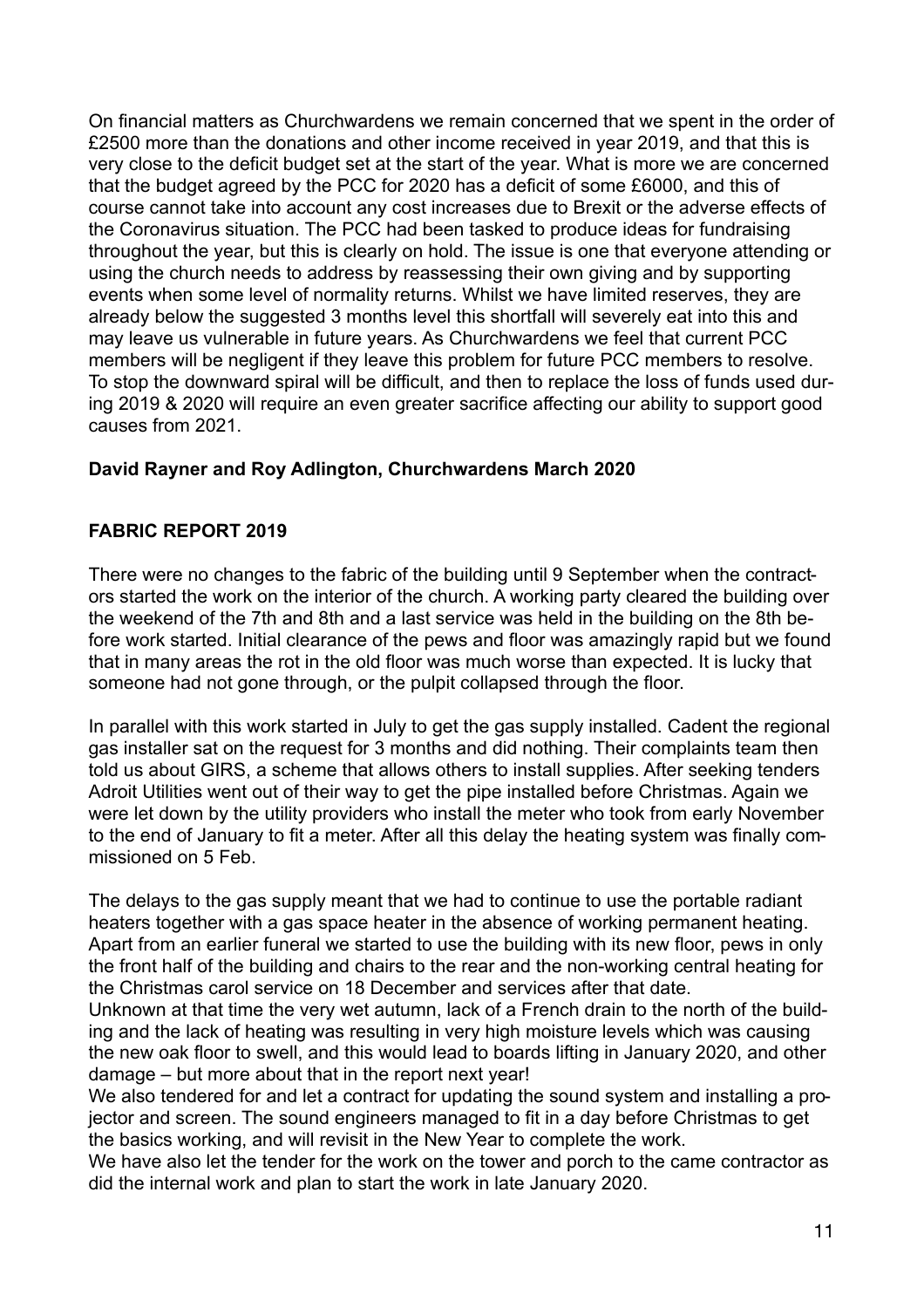We have also been trying to get ideas and tenders for creating the garden of remembrance, but contractors either seem to want to gold plate their ideas, or fail to send ideas or costs. We will have to try and progress and design to a final proposal in the new year, prior to faculty application.

This year the mowing contract for the churchyard was tendered and awarded to RJM Contracts who performed very well.

The Parish Hall continues to be a very useful resource to the church as the parish office, for meetings, meals, the Friday Event etc. We now have regular bookings with the Highley Companions, the stretch class and the Pilates classes. A low level of other lettings also provide some assistance with running costs and so whilst the hall is still run at a loss this is lower than previously. However the hall is generally looking rather tired and could benefit from some decoration, some cleaning of chairs and recovering of others to make it more attractive to users. Last year we reported that Tom King has been tasked with looking at the maintenance needs and how to finance them, but this did not progress ideas to a useful state. A number of the windows need urgent major repairs or probably replacement, and this needs to be addressed with urgency. We need someone to take the lead on hall maintenance, volunteers needed!

We continued to be grateful for the use of the premises for the Charity Shop until the site was sold. The new owner has offered a smaller area of the site once building works have been carried out though we have no clear indication of timescale. The shop provides an important community facility, and is much more than just a cheap second hand goods shop as it provides contact with others for people who could become very isolated. We hope to be able to restart this important work in 2020.

We would like to thank everyone that has helped around the church and churchyard including in particular those helped empty and them move back into the church around the building works, as well as those on an ongoing basis who clean, prepare for services, and who lock and unlock every day.

#### **David Rayner and Roy Adlington, Churchwarden**

## **RESTORATION REPORT 2019**

Towards the end of 2018 the PCC received notification of a substantial bequest for spending "on the fabric of the church or churchyard in accordance with proposals approved by Keith Smith". It has been agreed that some of this money can be used to carry out the work on the tower and porch. The faculty for this work has been obtained, tenders received and the work programmed to start during the last week of January 2020.

As previously reported, we were also lucky enough to receive a donation of £30k towards the heating. Having obtained costed options it was agreed that we should go for a gas fired radiator system and essential companion work to the floor and electrical system carried out to enable its installation. The faculty was obtained, work tendered and the work started in early September. The work was substantially complete by mid-December. We were however severely let down by the regional gas installer Cadent who effectively did nothing for 3 months despite repeated chasing. Another company subsequently worked hard and installed the gas pipe in December. However at the time of writing (end Jan '20)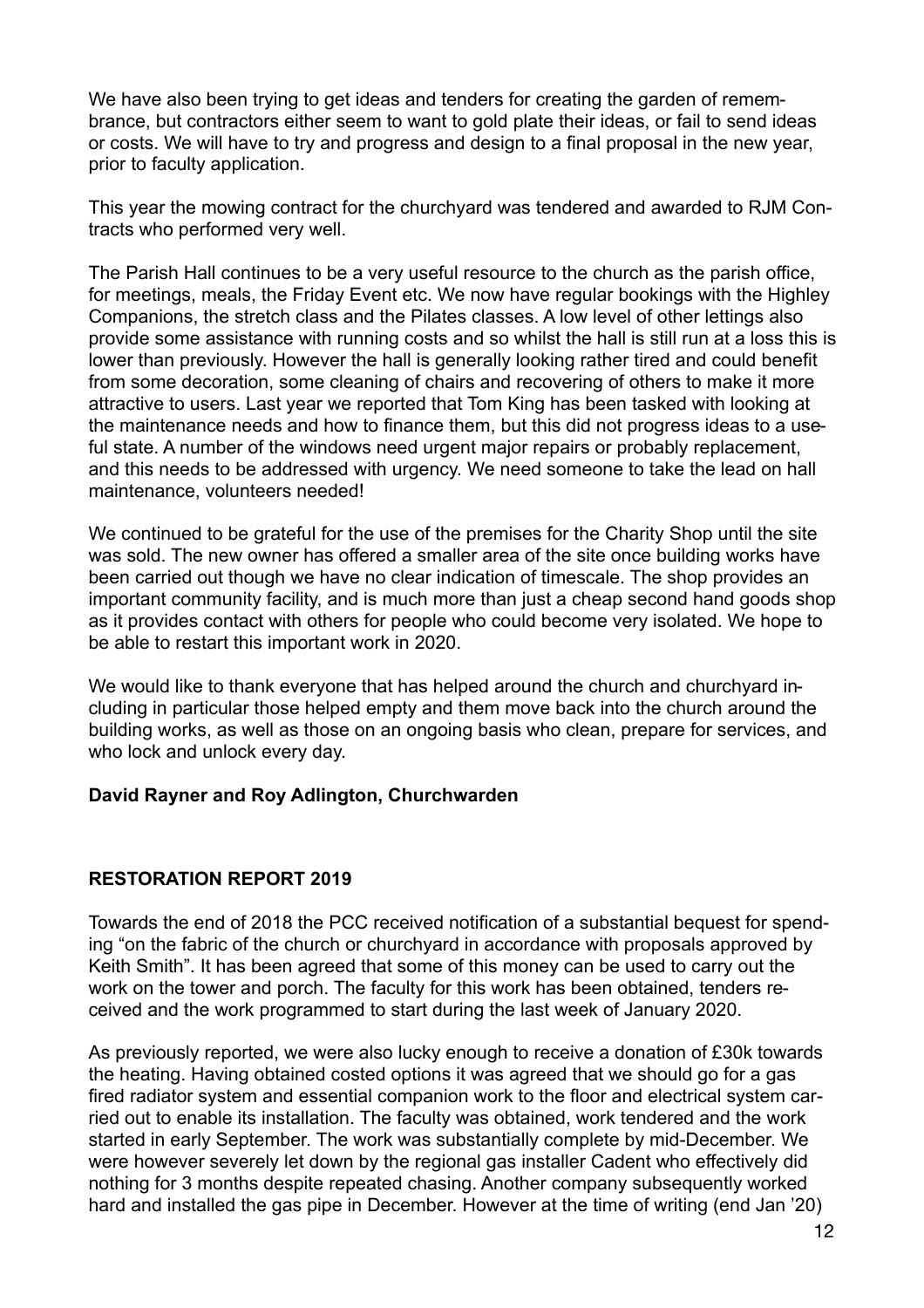the energy provider and their meter installer still have not managed to fit a meter and so the heating remains un-commissioned.

In association with the other internal work we had 6 sample chairs for nearly 3 months, and based on the feedback from congregations and visitors we purchased the chairs for the rear half of the church. Donations and the sale of some of the spare pews have currently covered around 75% of the cost of the chairs. We have also progressed the upgrading of the sound system. This was part-installed to allow use of the building over Christmas and will be completed in February. Again we are grateful for the generous donations towards this work.

We would aim to do the other essential work as a series of smaller projects approaching other grant bodies for specific elements; for example repairs to the windows.

We continued to be grateful for donations from the shop until its closure and hope that this will be able to reopen in new premises later in 2020. We are also very grateful for the significant donations mentioned above. We hope that making a significant step forward internally and on the tower and porch will invigorate efforts towards completion of all necessary work

#### **David Rayner Restoration Project lead and Churchwarden**

# **ST MARY'S ALLSORTS REPORT 2019**

Allsorts is going from strength to strength, at our February meeting there were thirty seven ladies present. Throughout 2019 we had lots of interesting speakers including one of our own members Chriss Corfield who talked about her holiday to Hawaii, another person who shared her extensive world travel experiences was Pen Quiller.

Laura Dalton (Hill) a previous resident in Highley, came and gave us a insight into her new life as a vicar in the Church of England.

We also had a craft evening which everyone took part in and seemed to enjoy.

In June we had our annual outing, We went to Halfpenny Green Vineyard, we had a very interesting talk about the process of wine making, afterwards we tasted the wine and also enjoyed a cream tea.

In December we had our Christmas meal at the Severn Centre where Mark and his team did an excellent job providing us with lovely food and good service. I feel very privileged to be part of Allsorts and look forward to having fellowship and fun with our lovely ladies in the coming years.

## **Lin Evans**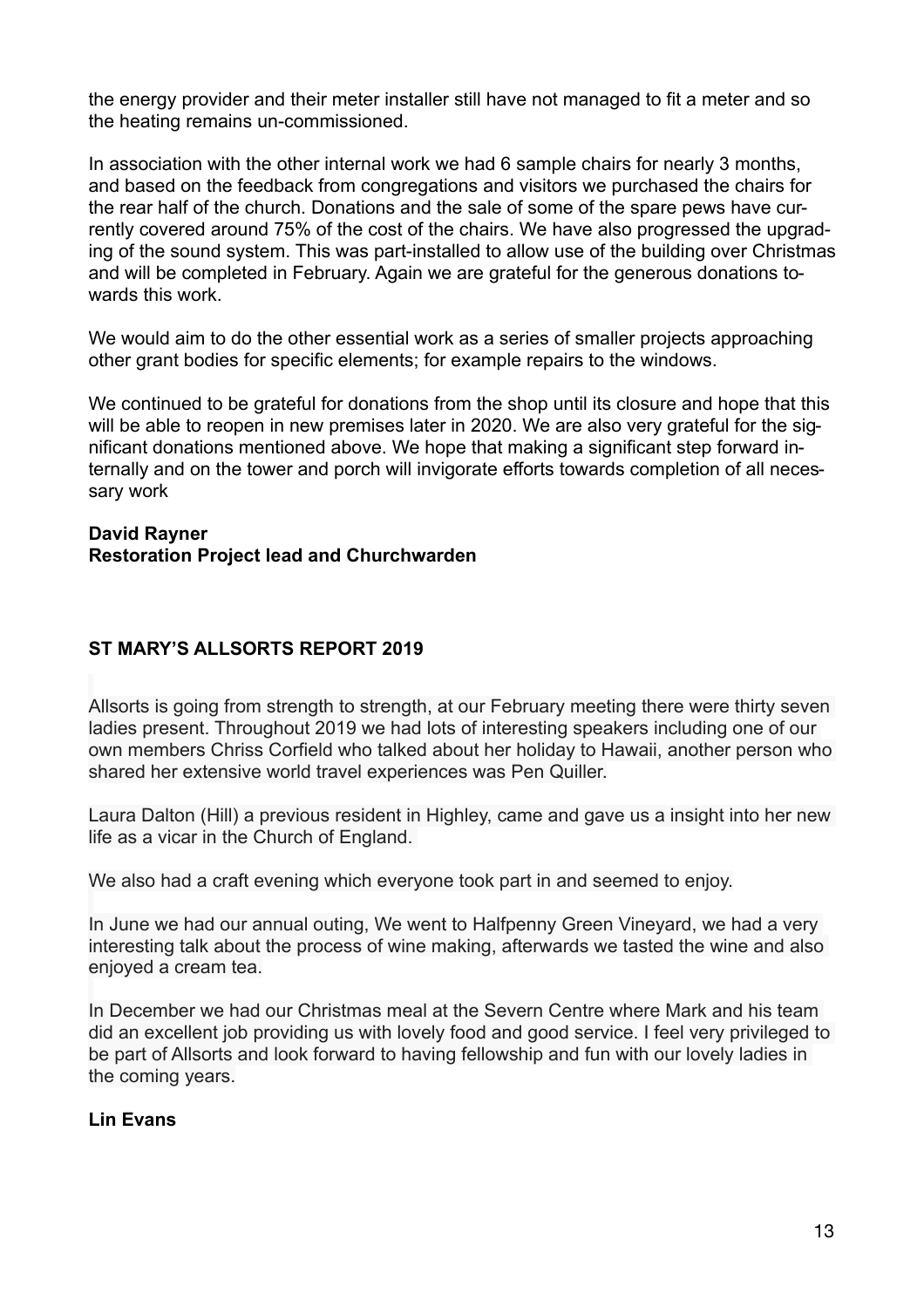## **WEDNESDAY MORING HOLY HABITS HOME GROUP 2019**

The group has met weekly during term time and has averaged between 8-10 regular members. Our base is mostly at the Rectory, although during the summer we moved to Severnside, where we watched the trains go by and waved to the passengers from Thelma's lounge. Strangely enough, being a group of ladies, (although not exclusively and men are welcome) we don't have any problem in finding something to talk about from the different topics!

The Holy Habits material offers a variety of media for use to stimulate our discussions and we have used art, film, 1960s music, as well as bible study. We have 'dug deep' into the subject matter and it has encouraged us to think about how we can live our lives as disciples of Christ in ways that better reflect the love of God through Jesus. We value the close relationships that we share and seek to flexible and sensitive to the moment. We are always ready to pray for anyone or any needs which arise.

# **VAL SMITH**

## **ST MARY'S CHARITY SHOP REPORT 2019**

2019 would have been a bumper year for the shop. A very kind gentleman by the name of Stuart volunteered to paint the outside which was well received. However, in June we were informed that Perry & Phillips had bought our premises to use as an undertaker facility, including sales office, mortuary and chapel of rest. The company informed us that they were building a small shop on the side of Coronation Street, by the side of the chapel of rest, which would be for the charity shop to use if wanted. So it was with sadness that we had to close the doors at the end of September, with the attendant loss of income. Despite making extensive efforts to re-house the shop, no suitable alternative could be found. Our racks and some other bits have been stored at the Working Men's Club for the time being, but they could not accommodate the shop.

Our customers and donators were very upset and have since asked many times when we will be opening. The closure of the shop has been a devastating blow to some people who relied on us for clothing themselves and their families.

Since closing, Perry & Phillips held an open morning for people to ask questions, as they had not realised how important the shop was for the community. This was not particularly well attended by the village, but was supported by church members. Building is under way, but has been badly hampered by the wet weather and is now at a standstill due to the corona virus. We were led to believe that the builder was aiming at a March finish, but of course this will not now happen, so we have to be patient and rely on God.

It was planned to install a mezzanine floor in the building to provide more space, but due to planning regulations, this has been abandoned. When the building is finally finished, we will have to fit it out with racking, counter, flooring, mirrors, changing room, etc. the cost of this being met, we believe, by the church. It will be smaller than our original shop, but we will do our best to make it work. We will at least have a toilet and tea making facilities, which will be a great improvement! We expect to be inundated with donations when we do open, so may need help to sort that out and would propose the use the Parish Hall as an accepting station for a week or so.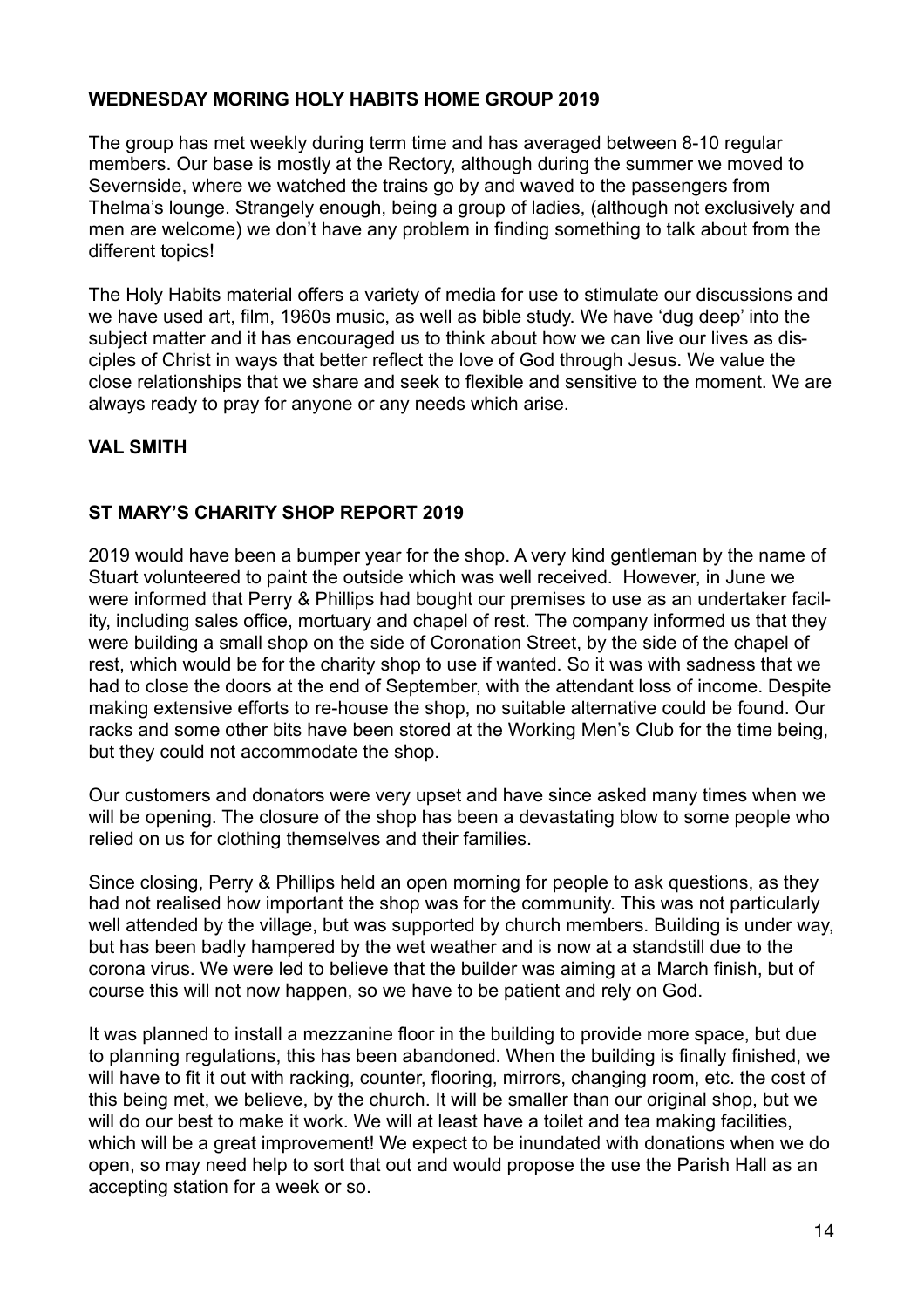We would like to take this opportunity to thank all our lovely volunteers, who hopefully, will all return when needed. Otherwise we shall be looking for new people to join us. We would also thank Roy and David our churchwardens for their help during the dismantling and moving of the shop fitments.

The PCC kindly made a decision to carry on with donations to the planned charities until the end of December, and this has been carried out. Figures for the year are: Takings to end September - £12,410.00 (this figure includes two small amounts taken at the fete day and Christmas lights turn on) and is improved from last year. Added to this will be the OXFAM money for the recycled bags.

Donations - £3,201.00 to various charities to end of December. The remainder, after overheads, being donated to the church renovations.

You will agree that this is a great effort by all concerned, including everyone in our community.

**Gay Lilley** 

# **Catalyst Men's Group 2019**



The Men's Group, known as Catalyst, met every third Saturday in the Parish Hall for a full English breakfast, a time of fellowship and generally a talk. We were privileged to have some speakers including Gareth Bolton from OM (Operation Mobilisation), Merv Smith on behalf of Open Doors. David Poyner shared his experience of a visit to an SAS base. For various reasons we had fewer speakers, but Roy Addlington organised a visit to Hobson Brewery which drew in a number of visitors. Several months saw us share our own stories as a way of recognising that God is at work in our lives despite the issues we may be facing.

We have also had visitors from Bridgnorth Baptist, and from Alveley church. Generally, we had between twelve and eighteen men attend, but when Gareth Bolton came, we had twenty-eight. The goal of building relationships between the men is being achieved. We began to learn the importance of our roles in God's purpose for our lives as individuals, as well as our roles in the kingdom of God.

Sadly, the idea of continental breakfast didn't really inspire folk to eat healthily so we have discontinued them.

None of this would have been possible without the dedication of Gay Lilley and Shirley Page who get up at 6:00am ready to cook the breakfast and have it on the plates at 8:05am. They work quietly in the kitchen, cooking and washing up because not only do they enjoy it, but they see it as part of their service of God's family. A wonderful example to us all.

## **Stewart Page**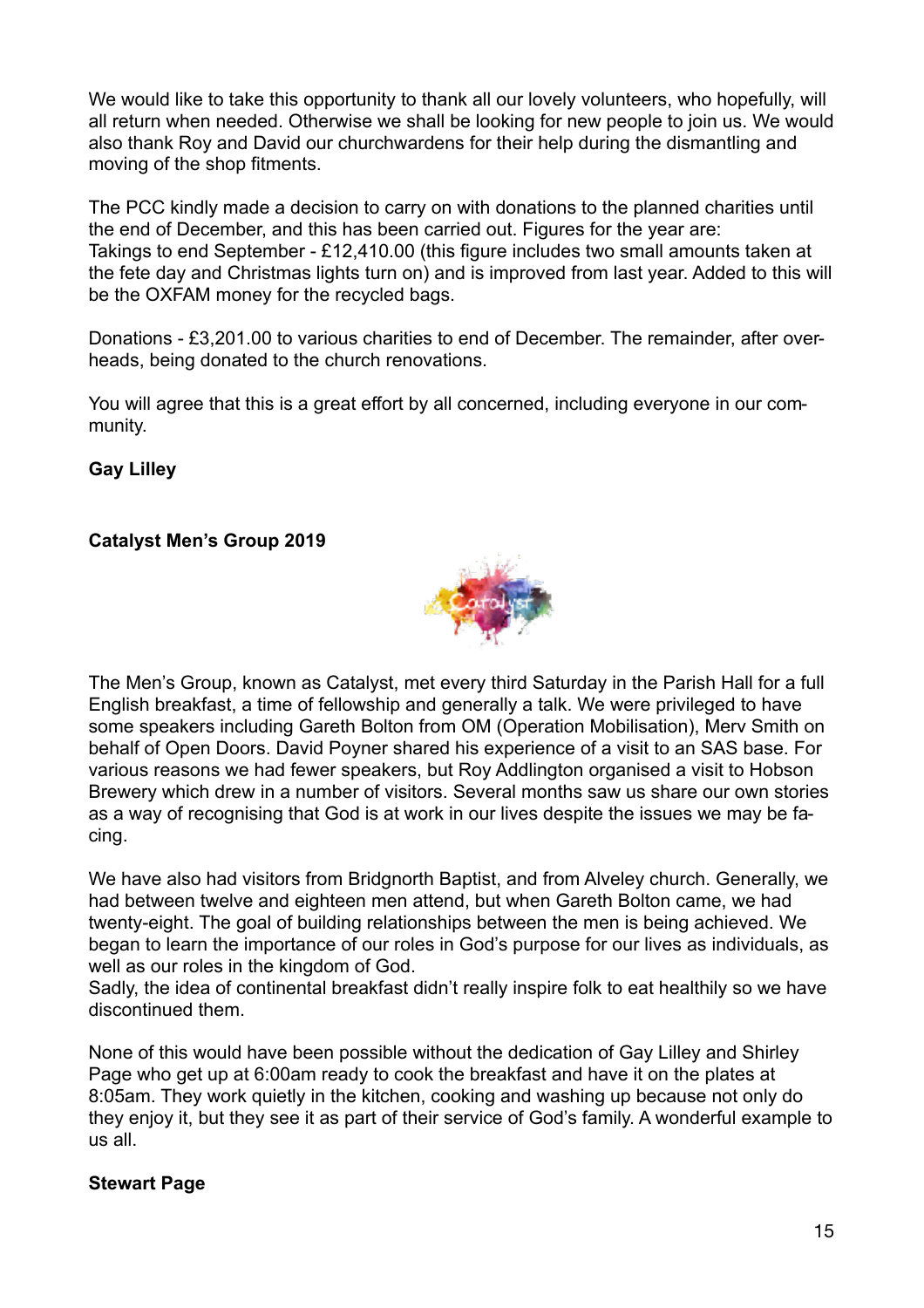#### **FRIDAY EVENT REPORT 2019**



This year The Friday Event has had a big shake up. At the end of last Term (July 2109) Chris Smith stepped down as Chairman and John Prockter as Secretary. We are grateful to them both for their many years of service and their invaluable input. Chris is still on the rota to help out occasionally and John has now moved on to other projects in Bridgnorth. He has assured us we can still call upon him for any help and advice.

Rachel Williams has taken on the Chairman position, Mary Homer remains the vice chairman role and Lisa Scott has taken on the position of secretary. All three of them have decided to work closely and pool their talents. Jeremy Lloyd continues to be our amazing treasurer!

We have a steady team of around 13 helpers, plus 3/4 young leaders. We continue to attract around 30 youngsters a week. Every week we have a minimum of 4 adult helpers. We have regular craft/cooking/pool and table tennis tournaments. We have also enjoyed a trip to see a Christian rap band at All Saints church Telford and a trip to Area 51 for a disco and food. In the summer we joined in the community carnival where we had a jungle theme. We handed out sweets and bubbles to people along the procession. It was wonderful that so many children took part and helped make a wonderful banner for the procession. We took 13 children from The Friday Event to Spree in the summer for the annual gathering. Lots of fun and little sleep was had!

We have a steady income which we use to subsidise trips, activities and buying new equipment.

We are looking forward to an exciting year ahead. Continuing to seek God and find new ways we can continue to bless our village and young people.

#### **Lisa Scott, Friday Event secretary**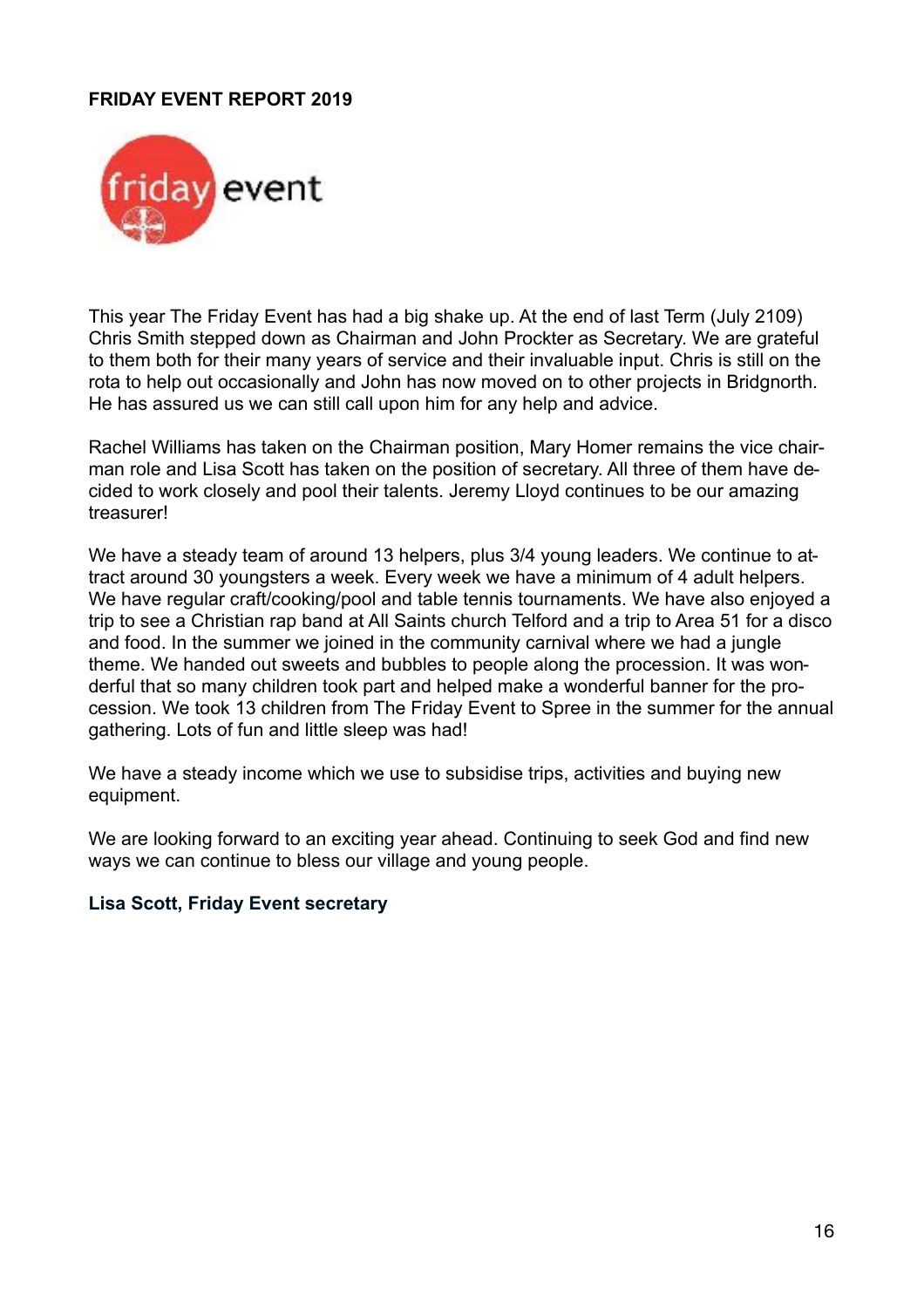# **ST MARY'S CHILDREN'S WORK REPORT 2019**

Our children and young people have had a very up and down year with changes in clergy staff.

We have been following the Holy Habits course, as the rest of the church which was well received and engaged by the children. During Lent we have followed the lectionary and had some very good sessions with the children, who seemed to have learned well. Following the departure of the King family, who are greatly missed in the groups, we currently have six 3-10 year olds and three over 10's. The older groups have had lots of meaningful discussions and have requested to do more activities for the future. They have litter picked as a service to the community, whilst the younger group made sweet baskets to share with other church members. We have discussed what to spend the Lent £50 on with several ideas being put forward. We have decided to call our two groups by (up to 10's) LIGHTHOUSE and older group - SPOTLIGHT.

We are grateful to Mandy Homer and Alastair Macnaughton for volunteering, but are once again finding it difficult with not enough adult leaders/helpers and would appeal to anyone who feels called to please offer your help, to enable our children and young people to go forward and learn more of the love of Jesus in their lives.

**Gay Lilley March 2020** 

# **MESSY CHURCH REPORT 2019**

Messy Church in 2019 was much the same as in 2018, that is - surprising, amazing, fun, noisy, creative, friendly, a blessing and time-consuming, demanding, challenging and unpredictable, but it's a ministry about God and about people, so how else would it be? There were, again, four Messy Church gatherings, in March, June, September and December, with new families coming each time. Statistics tell you something (but not everything), so over the four meetings attendance ranged from 20-42 children and 15-30 adults from 12-24 families, of which 3-7 were new, and 12-14 helpers. There is a good core of families coming regularly. We would like to build on this and were planning to have more Messy Church meetings in 2020.

Our themes were: 'The Bible….Light, life, food, guide, treasure', 'Pentecost – God's power to change', 'Drop Everything – Jesus calls the first disciples', and 'Messy Advent – Time to get ready'. Our crafts and activities exploring these themes have been many and varied, some messier than others, but there is always an edible craft!

This year we felt it was important to have a presence at the Highley Carnival in July so we had a Messy Church gazebo (or two) and invited folk to enjoy activities on the theme 'Loved by God'. A good number did and stayed to chat (and shelter from the rain). It was definitely worth doing.

Messy Church is a team effort. A huge 'thank-you' to everyone who has contributed in any way before, during and after each meeting, giving their time, talents and energy. Do have a look at the Messy Church website: www.messychurch.org.uk It will inspire you.

## **Moira Harris**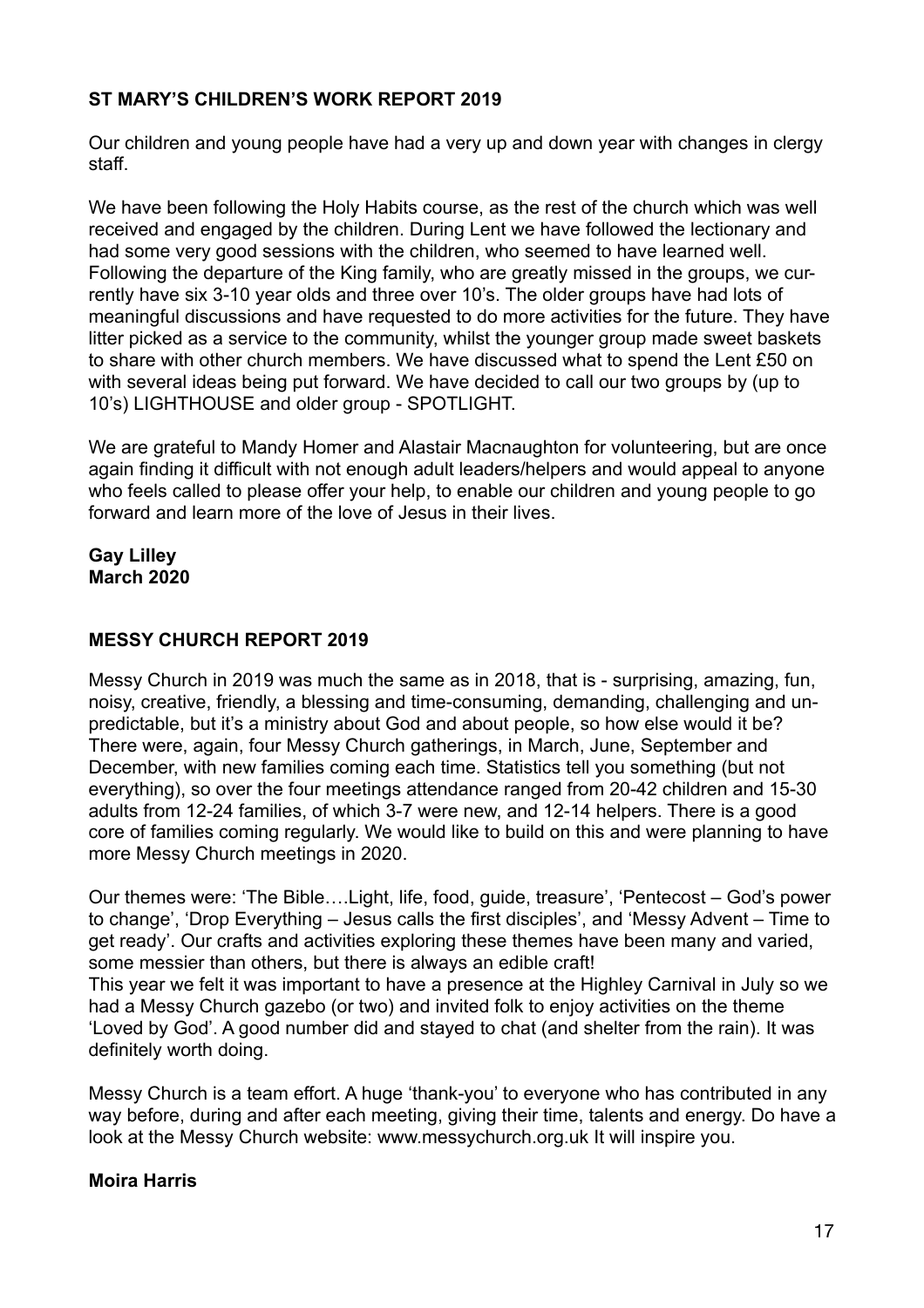# **ST MARY'S OPEN THE BOOK REPORT 2019**

The team continued their weekly storytelling in Highley and Kinlet Primary Schools . In recent weeks a small group of children from Kinlet Family Playgroup are joining us and so bible stories are reaching more children.

This academic year we have followed the Year Three handbook which during Autumn and Spring Terms covered stories about Paul, David and some of Jesus' parables from the Gospels.

2019 celebrated the 20th Anniversary of Open the Book. During May four members of the team were able to attend a service in Gloucester Cathedral. We presented pictures from Highley and Kinlet to be placed in one of the books which have been compiled to represent each school nationally hearing stories from the bible. Bob Hartman , who wrote the stories in the Lion Storyteller Bible had all the congregation participating in one of his stories!

In July we held a fund raising event in the Parish Hall. Arthur Painting compiled a quiz and was assisted on the night by Dale Gould. Everyone had an enjoyable evening and £230 was raised for the continued work of Open the Book nationally.

The team told the story of Jesus' miracle of turning water into wine during the Christingle Service at Highley School in February 2020.

March 2020 has seen our storytelling curtailed due to COVID-19 outbreak. Both schools look forward to us returning when they can re-open and Open the Book advise us that it is safe to resume visits.

## **Jill Mansell**

## **ST MARY'S PASTORAL CARE AND SAFEGUARDING REPORT 2019**

We met six times in 2019 and our meetings are held on a strictly confidential basis. Our purpose is to bring to our attention any problems or concerns which members of the parish may be experiencing. There may be some practical help which we can offer, but mainly we arrange to visit and offer our friendship and support. As a group we also assist with the organising of our annual Memorial Service in November and help in the service it's self.

Gill Rees has been in contact with Angela Aycliffe at the Ludlow office with regard to the possibility of her leading a safeguarding training course here in Highley as has been done previously. Unfortunately, this cannot be done due to a shortage of staff and it has been recommended that, wherever possible, the training update should be done on line. The contact is:-<https://safeguardingtraining.cofeportal.org/>

You will need to register independently to create an account. For those not able to do this, Angela is working on producing a booklet as an alternative but this will not be available until August at the earliest.

#### **Gill Rees**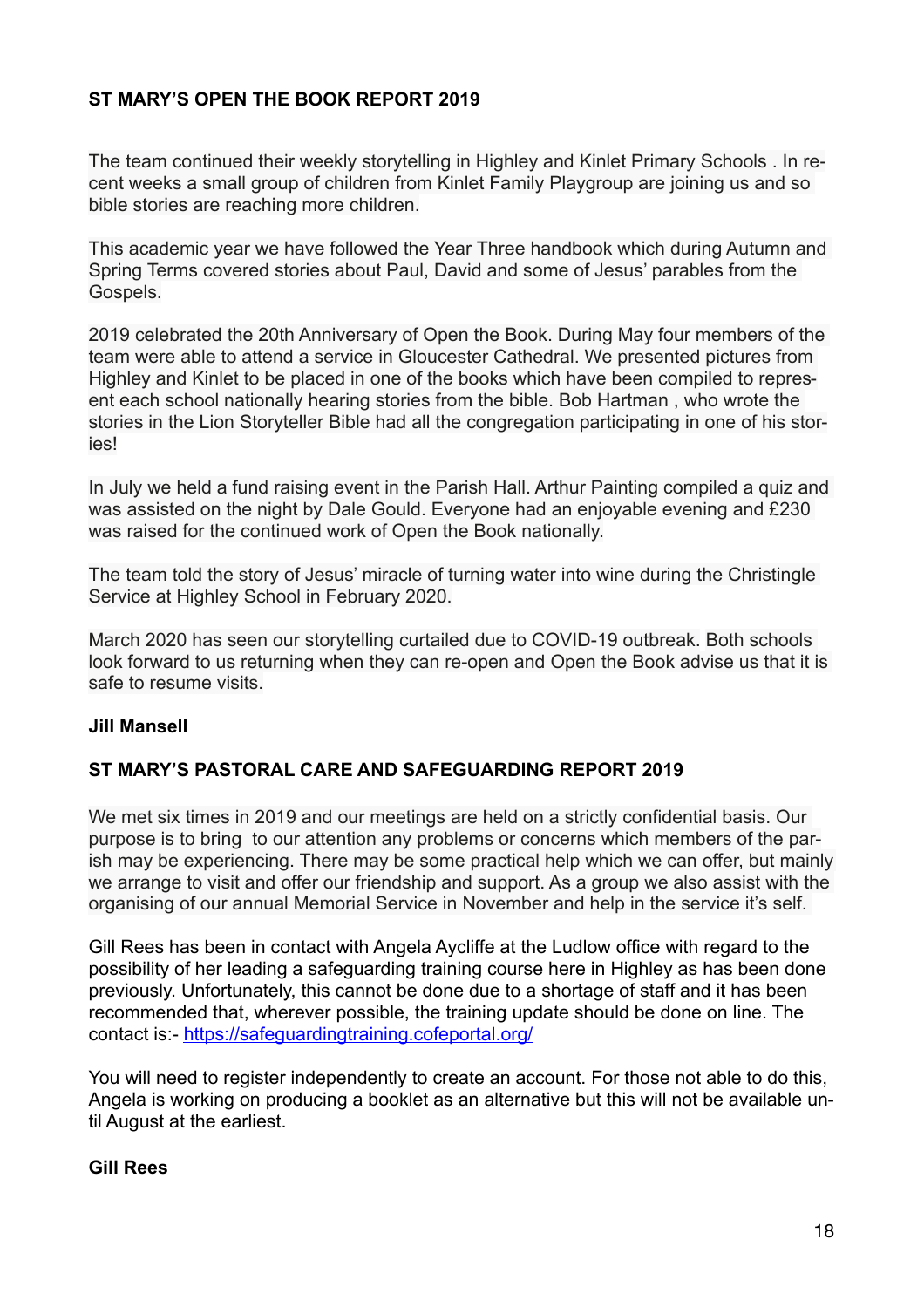## **ST MARY'S COFFEE MORNINGS REPORT 2019**

There have been an encouraging increase of new attendees to the coffee morning which members of the church have been keeping in contact with during the cornovirus lock down.

The voluntary money raised from the coffee mornings has gone towards the church building work.

This year risk assessments have been completed for each place the coffee morning is held at to ensure safety to all who attend.

We look forward to restarting the coffee mornings as soon as it is safe to do so and expand on the friendships we have started to develop.

#### **Yvonne Shaw**

#### **BRIDGNORTH DEANERY SYNOD REPORT 2019**

The Synod, meets four times each year in different parishes around the Deanery. Highley is represented by Clergy members and up to three members of the laity. The current Lay Representatives are Bernadine Thomas, Ruth Honeybourne and Gill Rees.

The programme for 2019 included a talk by an Agricultural Chaplain discussing "The Church and post-Brexit farming"; a discussion on "The School of Ministry" led by the Diocesan Local Ministry Officer; and a general forum with the title of "Celebration ! Sharing the Good News around the Deanery". The year concluded on the 3rd of December with "An Advent Reflection" led by the Archdeacon of Hereford

#### **ST MARY'S TREASURER'S REPORT 2019**

This report covers the full year ended 31 December 2019

We are ever grateful for God's abundant blessing bestowed upon us both as a church and as individuals. These gifts of time, talents and treasure underpin all that we are able to do and thanks are due to all those who give of these freely.

From the date of the APCM, held on 10 April 2019, a new treasurer was appointed and following the end of the second year of record keeping on a specialised accounting software package the accounts have now been prepared in line with standard guidance from the Church of England, and the Charities Act 2011.

During the year receipts from planned giving decreased from those in 2018 by £1,597 (4%). This follows a fall of 3% the previous year. In this year the decrease is due to several individuals or families having to reduce or stop their planned regular giving, whilst there has only been a small increase in planned giving by those already contributing. Collections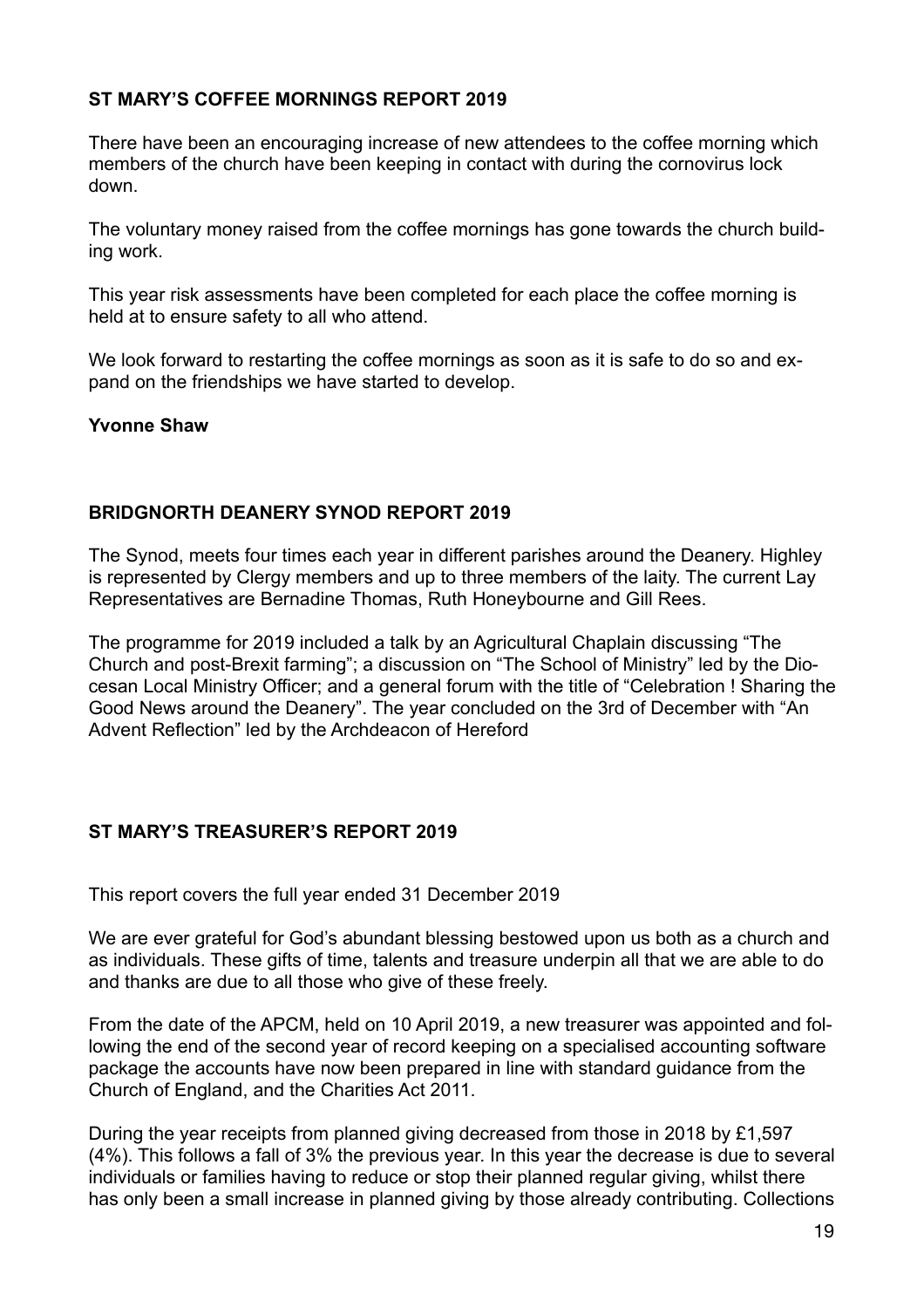at services was also some £788 (16%) lower than last year. This was, in some part due to being unable to hold funerals in the church during the internal restoration work, but in the main is a result of smaller collections week on week at regular services.

There has been a significant increase in voluntary giving this year towards aspects of the internal restoration of the church. A single anonymous donation of £5,000 was made towards the new sound system together with other smaller gifts, and £1,510 was received towards the cost of the new chairs.

During the year amounts collected on behalf and due to third parties (Agency Payments) are excluded from the accounts as they are not part of the income which the church may use. Some £4,902 (£4,700 in 2018) was collected on behalf of the Diocese in respect of fees for funerals and weddings. This income varies from year to year as the numbers of funerals and weddings cannot be anticipated.

Until its closure, in September, St Mary's Charity Shop continued to generate income at a similar level to previous years and the surplus, after operating costs have been covered, was shared between local charities and organisations (25%) and the remainder (75%) has been held again this year as designated funds for the major church restoration project. Although the shop was closed for the last three months of the year donations were made to local groups and charities in each of those months, from the balance held. It is hoped the charity shop will operate again from late spring 2020 when space has been offered, by the new owners of the premises, on completion of building work.

Income from Parish Hall lettings has increased significantly to £2,600 in the year (£1,105 in 2018) as more groups are now hiring the hall on a regular basis. However, day to day running costs exceeded income by £3,372, and significant repairs will be needed within the next year or eighteen months. Income from advertising and sales of the parish magazine did not cover the cost of production this year by £750. A small increase in advertising fees was made this year, and the cover price will increase to try and ensure that this valuable means of communication and outreach can to cover its costs in the future.

Our Parish Offer to the Diocese this year was reduced to £38,000 (£40,896 in 2018) as we anticipated a deficit of income over expenditure in the year of £3,070. Overall for the year we have met the

payments in full and the overall deficit of income over expenditure, for general funds, was £3,089, in line with expectations. This year the PCC decided to continue with its aim to give financial help totalling £1,800 to be shared between three chosen Christian charitable causes abroad. £1,200 was sent abroad whilst the PCC agreed that £600 should be donated to the local Bridgnorth food bank.

Other costs have been broadly in line with previous years and expectations but there were several items of note. Ministry costs, which include clergy travel and telephones, have increased further this year to cover the full year costs of two curates, who began working in the parish in July 2018. A one off sum of £1,033 was spent to upgrade the sound equipment used for services held regularly in the Severn Centre and a newly refurbished computer was purchased for the Parish Office at a cost of £260. We continue to receive a contribution from the Parish Council which meets half the cost of the maintenance costs for the churchyard. The contribution this year was £3,500, towards a total cost of £7,000.

This year the small sums held and spent by the various groups under the umbrella of the church have also been included following guidance from the Diocesan accountant. Bal